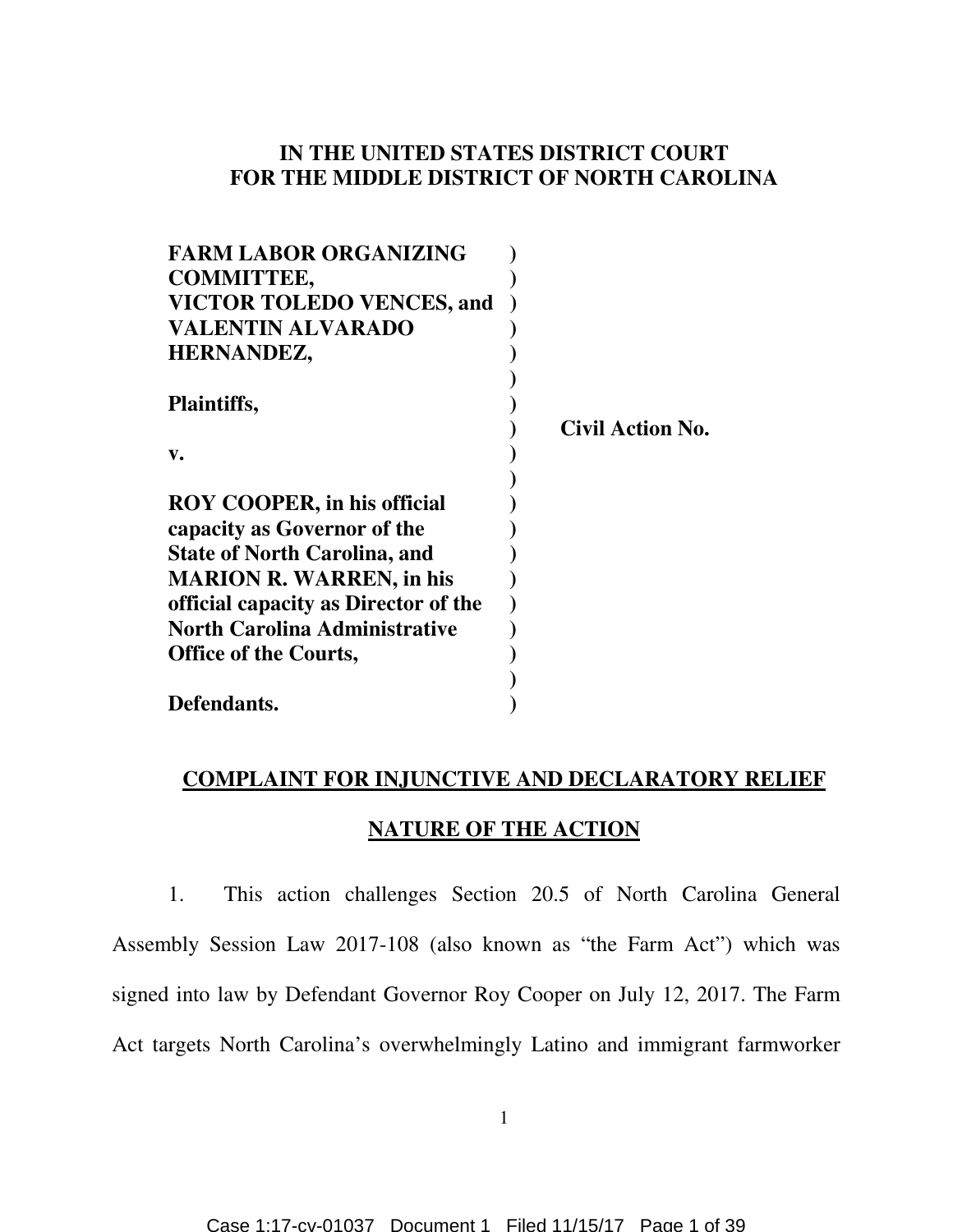community by stripping them of two significant legal rights enjoyed by all other workers in the state. First, the Act mandates that agreements by agricultural employers to administer payroll union dues deductions requested by employees (commonly known as "dues checkoff" agreements) shall be invalid and unenforceable. Second, the Act declares that settlement agreements that include a stipulation that an agricultural employer will recognize or enter into an agreement with a union shall be invalid and unenforceable. $<sup>1</sup>$ </sup>

2. The Farm Act obstructs free expression and free association guaranteed by the First Amendment to the Constitution for over 100,000 farmworkers in North Carolina, including Plaintiffs Victor Toledo Vences and Valentin Alvarado Hernandez and their labor union, Plaintiff Farm Labor

 $\overline{a}$ 

<sup>&</sup>lt;sup>1</sup> Section 20.5 of the Farm Act amended N.C. Gen. Stat. § 95-79(b), to add the underlined text:

<sup>(</sup>b) Any provision that directly or indirectly conditions the purchase of agricultural products, products or the terms of an agreement for the purchase of agricultural products, or the terms of an agreement not to sue or settle litigation upon an agricultural producer's status as a union or nonunion employer or entry into or refusal to enter into an agreement with a labor union or labor organization is invalid and unenforceable as against public policy in restraint of trade or commerce in the State of North Carolina. Further, notwithstanding G.S. 95-25.8, an agreement requiring an agricultural producer to transfer funds to a labor union or labor organization for the purpose of paying an employee's membership fee or dues is invalid and unenforceable against public policy in restraint of trade or commerce in the State of North Carolina.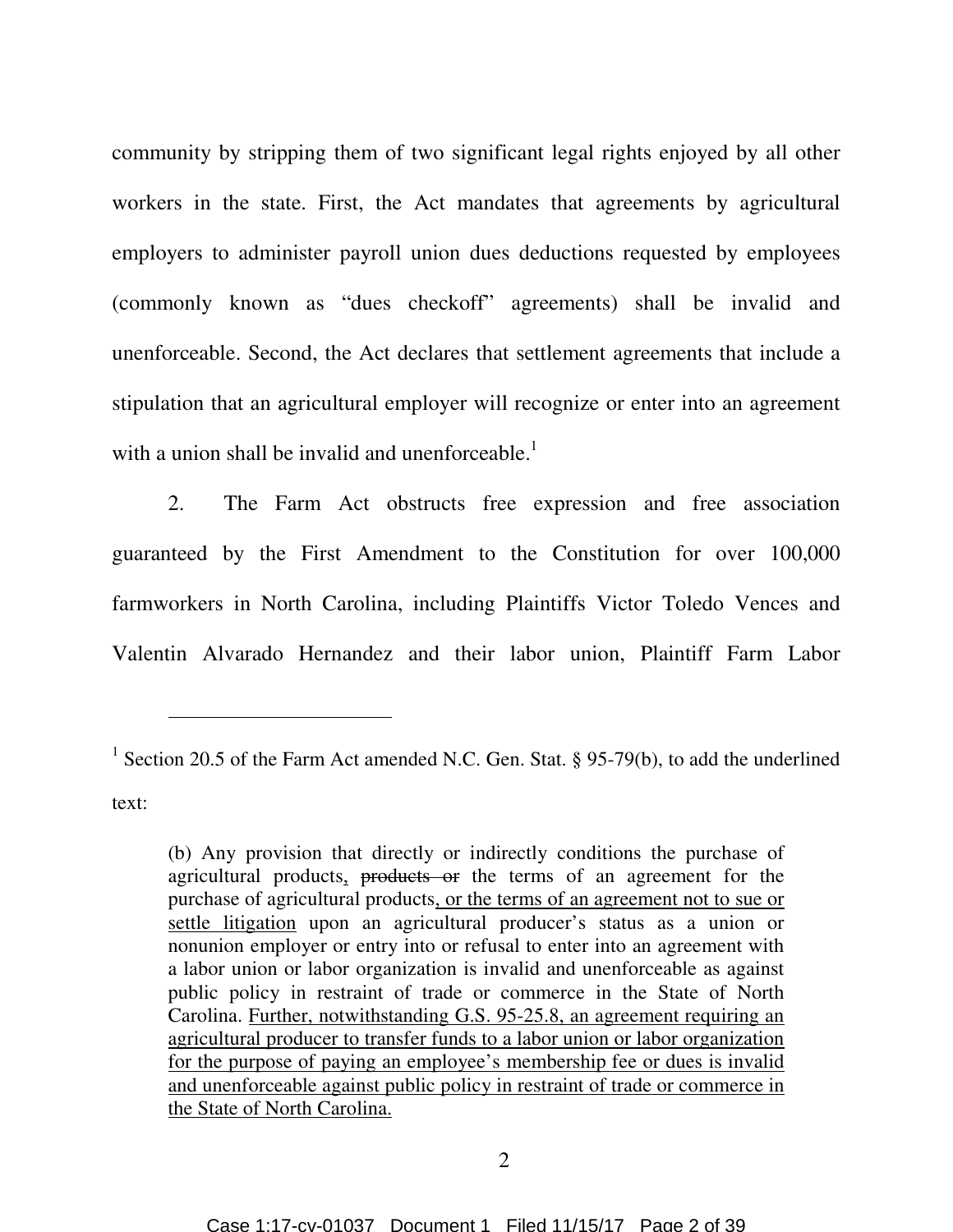Organizing Committee (FLOC). The Farm Act also violates the Fourteenth Amendment and 42 U.S.C. § 1981 by discriminatorily revoking contractual rights and privileges from a workforce that is overwhelmingly comprised of Latino noncitizens and a union with a membership comprised largely of workers from Mexico working under the H-2A temporary agricultural visa program ("guestworkers"). Additionally, the Farm Act is an unconstitutional Bill of Attainder because it legislatively singles out and punishes FLOC for its organizing activity.

3. In light of ongoing and imminent irreparable harm, Plaintiffs respectfully request preliminary and permanent injunctive relief to ensure that: (1) all Plaintiffs can continue to seek and benefit from voluntary payroll dues deduction agreements with agricultural employers; and (2) Plaintiff FLOC and its members can enter into and benefit from settlement agreements with agricultural employers.

#### **JURISDICTION AND VENUE**

4. This Court has subject matter jurisdiction pursuant to 28 U.S.C. § 1331 because this case arises under the U.S. Constitution and laws of the United States; and pursuant to 28 U.S.C. § 1343 because this action seeks to redress the deprivation, under color of state law, of Plaintiffs' civil rights, and to secure equitable or other relief for the violation of those rights.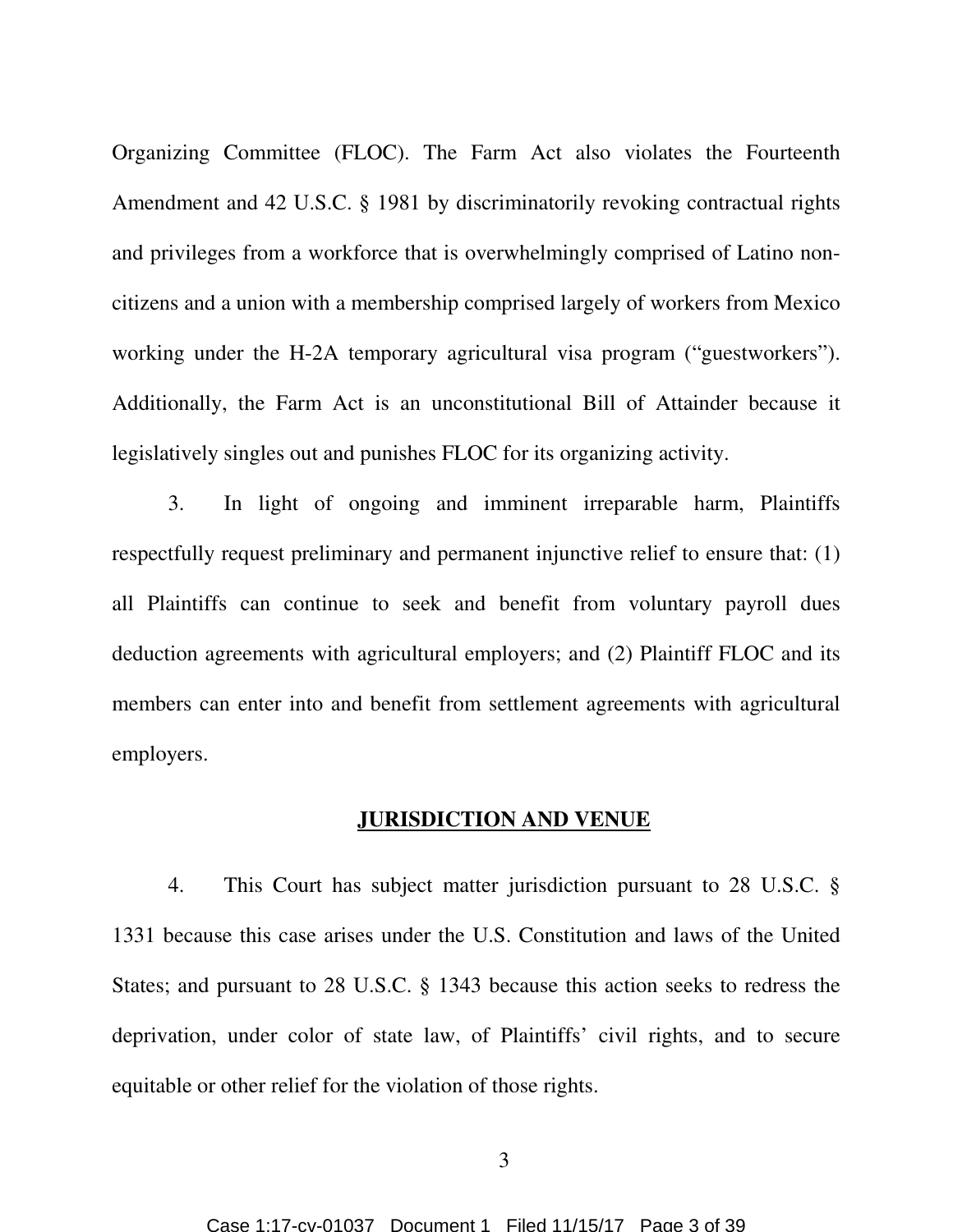5. This Court has jurisdiction to grant declaratory relief pursuant to 28 U.S.C. §§ 2201 and 2202, as well as Rule 57 of the Federal Rules of Civil Procedure.

6. Venue is proper in this District pursuant to 28 U.S.C. § 1391(b) and (c). Plaintiff FLOC regularly engages in expressive and associative activities, including union organizing and administering collective bargaining agreements, in this District. Many of FLOC's members live and/or work in this District each year. During the agricultural season immediately preceding this lawsuit, Plaintiff Victor Toledo Vences, a farmworker and member of FLOC, lived, worked, and had his union dues deducted from payroll administered in this District. During the agricultural season immediately preceding this lawsuit, Plaintiff Valentin Alvarado Hernandez, a farmworker and member of FLOC, lived, worked, and had his union dues deducted from payroll administered in this District. Accordingly, a substantial part of the events and omissions giving rise to Plaintiffs' claims have occurred and/or will occur in this District.

7. Defendant Roy Cooper, ("Defendant Cooper" or "Governor Cooper") is sued in his official capacity, executes the law and administers the government throughout the state, is domiciled in the state, and is subject to the personal jurisdiction of this Court.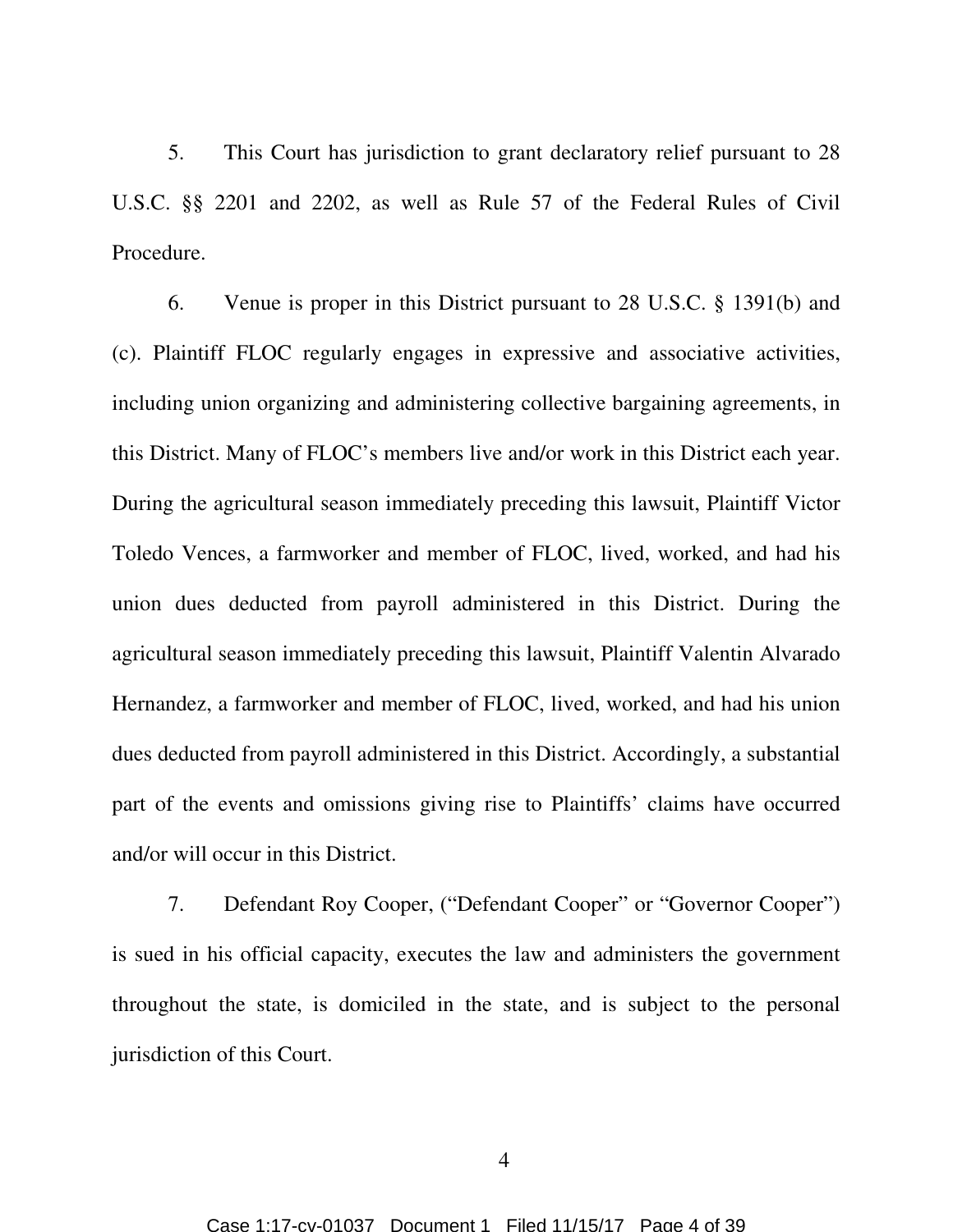8. Defendant Marion R. Warren ("Defendant Warren") is sued in his official capacity, administers courts throughout the state, is domiciled in the state, and is subject to the personal jurisdiction of this Court.

#### **PARTIES**

#### **Plaintiffs**

9. Plaintiff FLOC is a farmworker labor union classified under Section 501(c)(5) of the Internal Revenue Code. Founded in 1967, FLOC's goals are to ensure that farmworkers have a voice in decisions that affect them in the workplace and in their communities and to bring all participants in the agricultural supply chain together to improve working conditions for farmworkers. FLOC currently administers collective bargaining agreements covering about 10,000 farmworkers in North Carolina and is actively organizing to increase its membership and pursue new collective bargaining agreements throughout the state. FLOC currently maintains offices in Dudley, North Carolina; Toledo, Ohio; and Monterrey, in the state of Nuevo León, Mexico.

10. Plaintiff Victor Toledo Vences lived and worked on a farm in Durham County, North Carolina during the 2017 agricultural season immediately preceding the filing of this suit. Plaintiff Toledo Vences is a Mexican national and works in North Carolina under an agricultural "guestworker" visa authorized by 8 U.S.C. §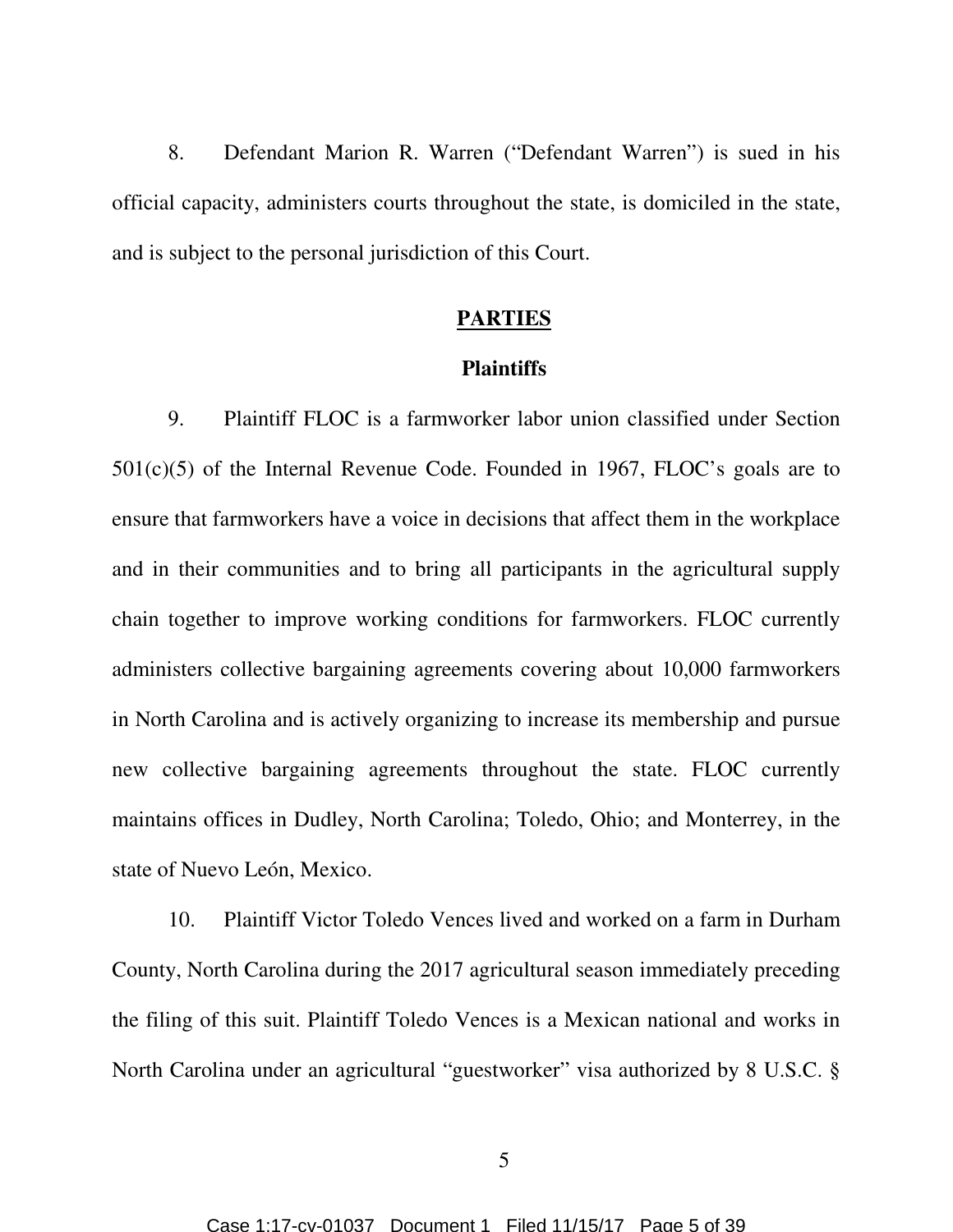$1101(a)(15)(H)(ii)(a)$ , commonly referred to as an "H-2A visa." For nearly twenty years, Mr. Toledo Vences has worked in North Carolina vegetable and tobacco growing operations for several months out of each year. Plaintiff Toledo Vences is a member of FLOC and, since 2005, has authorized his North Carolina employers to deduct weekly dues of 2.5% of his earnings from his pay and to transfer such dues directly to FLOC. Having successfully completed this season's work, Plaintiff Toledo Vences plans to exercise his right to return to North Carolina to work in future agricultural seasons, a right guaranteed by the collective bargaining agreement between FLOC and the North Carolina Growers' Association. Plaintiff Toledo Vences wants to maintain his FLOC membership by authorizing his employers to deduct union dues from his wages and transfer these dues directly to FLOC.

11. Plaintiff Valentin Alvarado Hernandez lived and worked on a farm in Stokes County, North Carolina during the 2017 agricultural season immediately preceding the filing of this suit. Plaintiff Alvarado Hernandez is a Mexican national and has works in North Carolina under an H-2A visa. For the past three years, Mr. Alvarado Hernandez has worked in North Carolina vegetable and/or tobacco growing operations for several months out of each year. Plaintiff Alvarado Hernandez is a member of FLOC and, since 2016, has authorized his North Carolina employers to deduct weekly dues of 2.5% of his earnings from his pay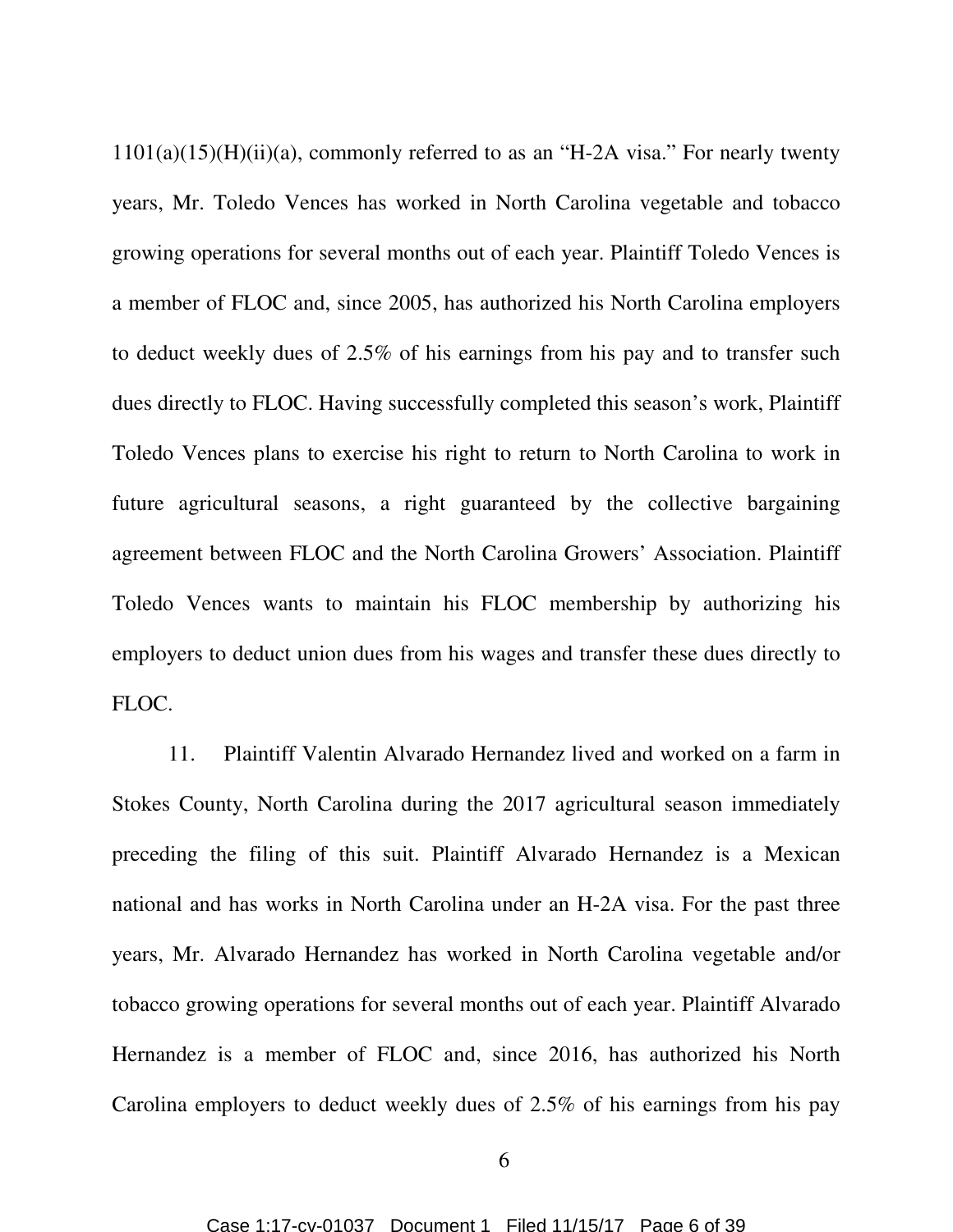and to transfer such dues directly to FLOC. Having successfully completed this season's work, Plaintiff Alvarado Hernandez plans to exercise his guaranteed right to return to North Carolina to work in future agricultural seasons. Plaintiff Alvarado Hernandez wants to maintain his FLOC membership by authorizing his employers to deduct union dues from his wages and transfer these dues directly to FLOC.

#### **Defendants**

12. Defendant Cooper is sued in his official capacity as the Governor of North Carolina. Governor Cooper signed the Farm Act, including the provisions challenged in this action, into law on July 12, 2017. Pursuant to Article III, Section 1 of the State Constitution, "the executive power of the State" is vested in Defendant Cooper in his capacity as Governor. Article III, Section 5(4) also provides that it is the duty of Defendant Cooper in his capacity as Governor to "take care that the laws be faithfully executed." Governor Cooper is a person within the meaning of 42 U.S.C. § 1983 and was acting under color of state law at all times relevant to this complaint.

13. Defendant Warren is sued in his official capacity as the Director of the North Carolina Administrative Office of the Courts (NCAOC). Pursuant to N.C. Gen. Stat. § 7A-343(3a)(c), the Director's duties include "ensur[ing] overall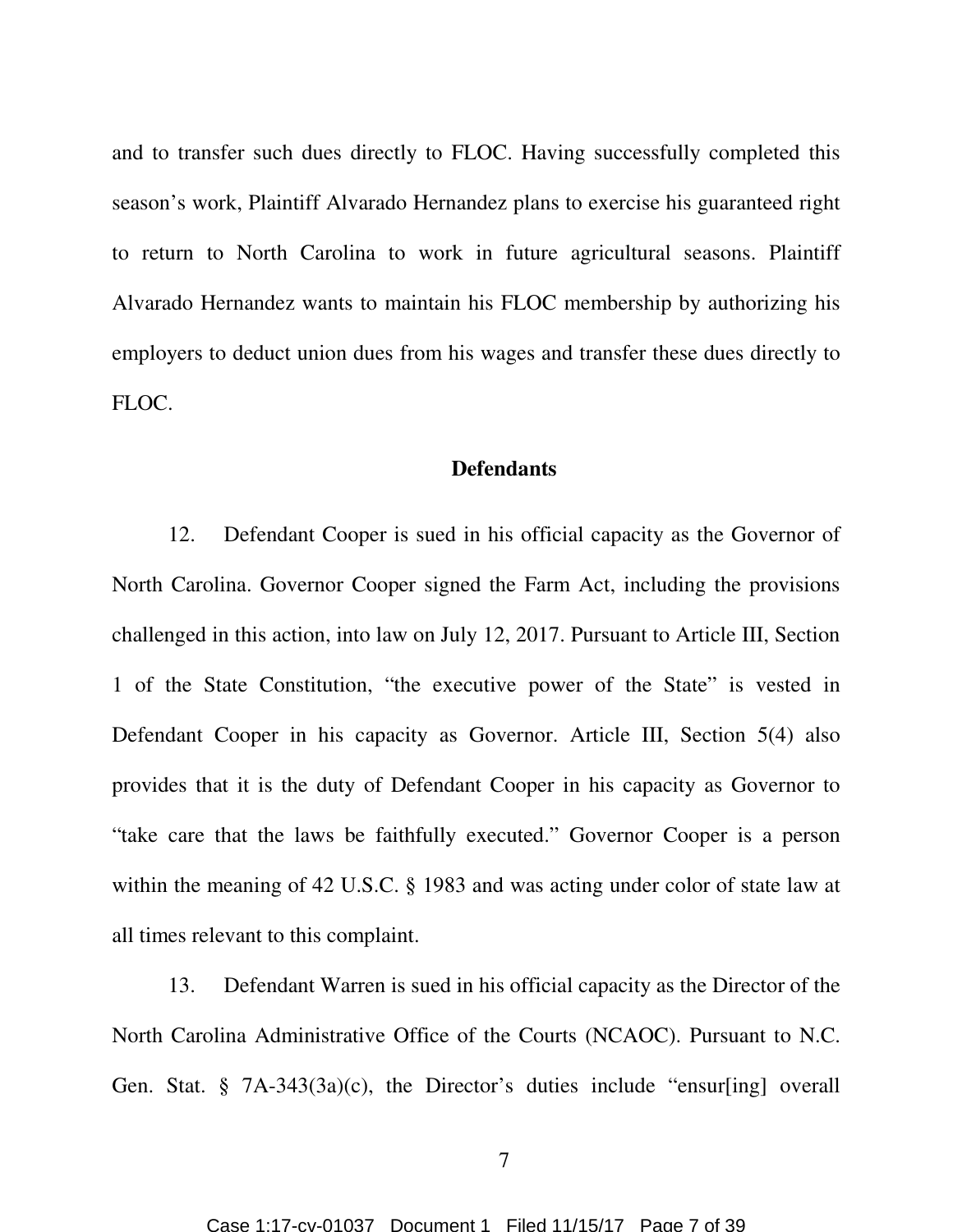compliance with federal and State laws" in the court system. Defendant Warren is a person within the meaning of 42 U.S.C. § 1983 and was acting under color of state law at all times relevant to this complaint.

## **FACTUAL ALLEGATIONS**

#### **Farmworkers in North Carolina**

14. Agricultural producers in North Carolina rely on the labor of an estimated 100,000 or more workers per year. Many of the state's major crops, such as tobacco, Christmas trees, and sweet potatoes, require significant manual labor to plant, tend, harvest, and pack.

15. Despite the critical role farmworkers play in the state's economy, they are among the lowest paid workers in the state. In the most recent National Agricultural Worker Survey (conducted in 2013-2014), half of U.S. farmworkers surveyed reported an average family annual income of less than \$25,000 per year. Incomes have typically been lower in the eastern United States. In 2005, the average annual farmworker earnings for the region were only \$7,150.

16. Because agricultural work is seasonal and farmworkers are commonly paid for their work on a piece rate basis, earnings are often inconsistent and sporadic. Farmworker families face high rates of poverty and hunger. Nearly one-third of farmworker families surveyed nationally report living below the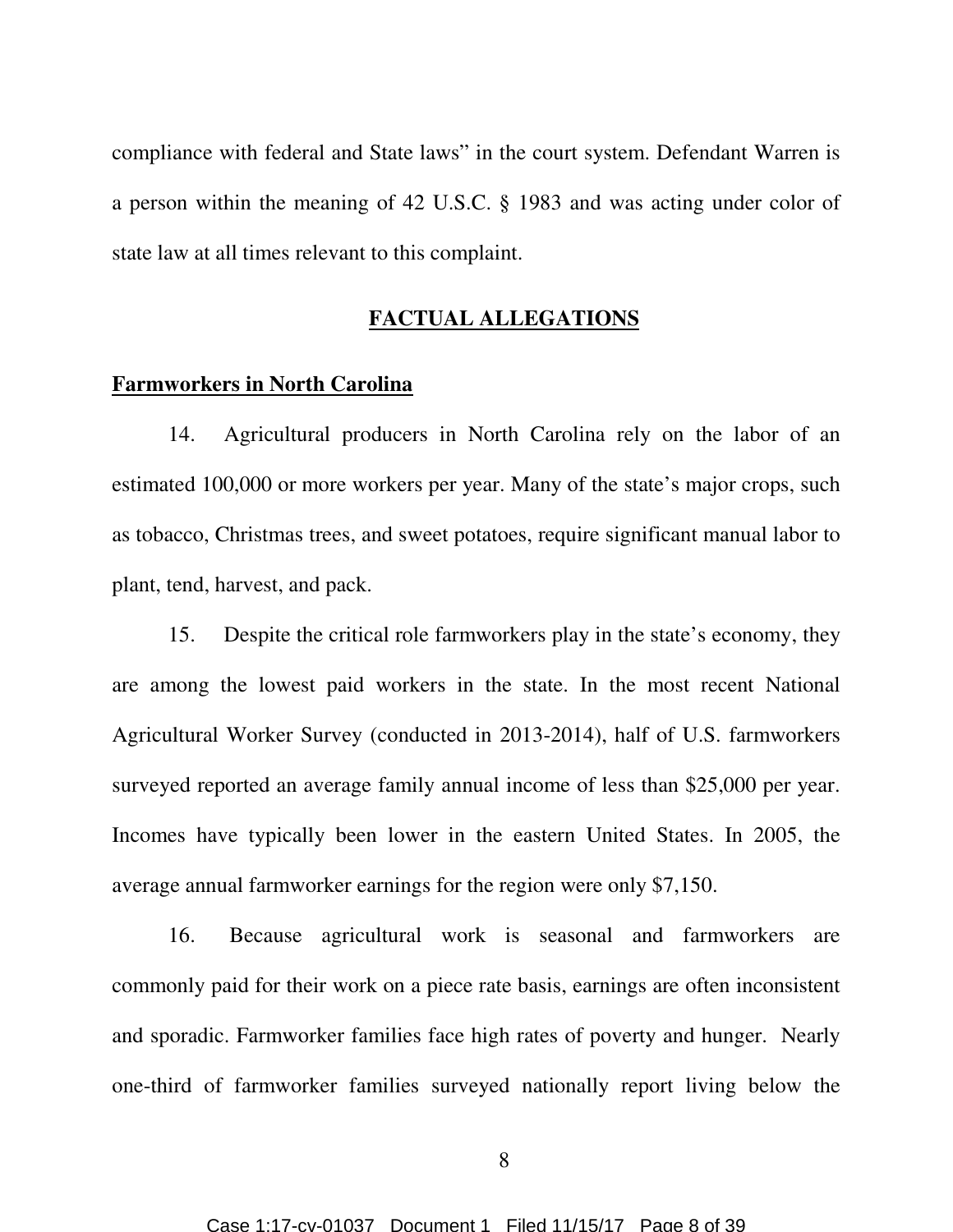poverty line and almost half of North Carolina farmworker households are food insecure.

17. Agricultural work is consistently ranked among the most dangerous jobs in the nation, with high rates of work-related injury, heat-related illness, and exposure to toxic chemicals like pesticides.

18. North Carolina leads all other states in the production of tobacco. Nicotine exposure is a significant concern for farmworkers working in tobacco. One quarter of tobacco workers in North Carolina experience green tobacco sickness, with symptoms of headache, dizziness, nausea/vomiting, insomnia, and anorexia each year.

19. Substandard living conditions in migrant labor camps, where most North Carolina farmworkers live, also cause health issues. Overcrowding, unsafe drinking water, structural deficiencies, rodent and pest infestations, and poor sanitation are documented problems in farmworker housing. Studies in North Carolina show that only 11% of farmworker camps investigated met state migrant housing standards. Farmworkers in North Carolina often live in housing that is isolated from community services and hidden from public view.

20. Over 90% of North Carolina farmworkers are of Hispanic/Latino descent. Most of North Carolina's farmworkers are of Mexican national origin and speak Spanish as their first language.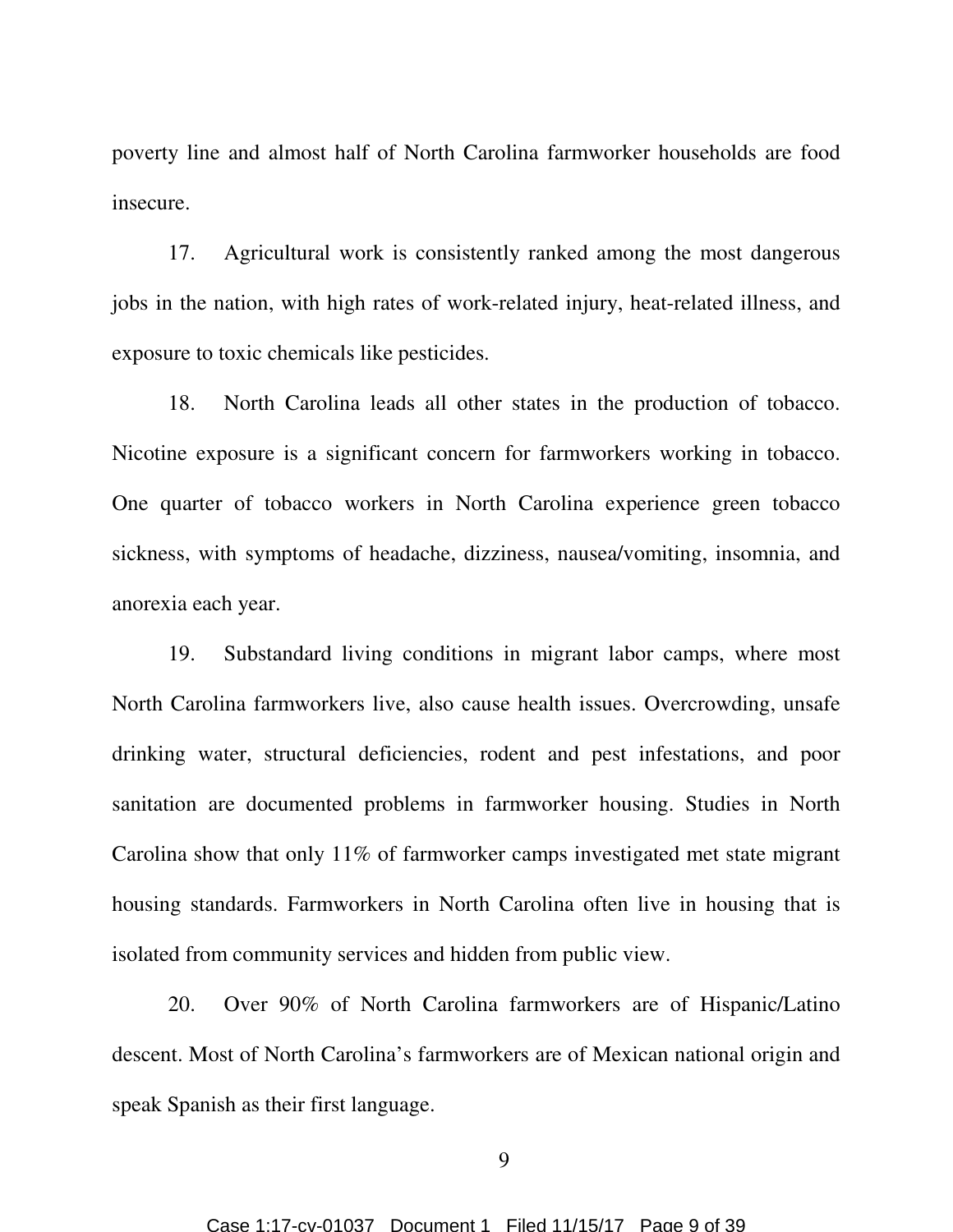21. In contrast to their employees, over 90% of individuals who operate North Carolina agricultural entities identify themselves as white.

22. A large majority of North Carolina's farmworkers were born outside of the United States, and many are not United States citizens. In fiscal year 2017, North Carolina agricultural producers received permission to employ over 17,000 H-2A guestworkers. In 2014, North Carolina was the state with the highest number of jobs certified for H-2A visas.

23. H-2A farmworkers have suffered significant abuses and are highly vulnerable to exploitation. H-2A workers may be forced to pay illegal recruitment fees in their home country in order to be considered for employment. When they encounter poor or illegal working conditions, H-2A workers are unable to pursue other employment in the United States because their visas do not permit them to work for an employer other than their visa sponsor. Many face obstacles returning to work on another H-2A visa in the future if they have to leave their employment before the end of the contract for reasons related to illness or injury, or because of family issues in their home country, or if they complain about problems in the workplace.

24. Farmworkers have historically been, and continue to be, excluded from many basic labor protections at the state and federal level. When the federal Fair Labor Standards Act, Social Security Act, and National Labor Relations Act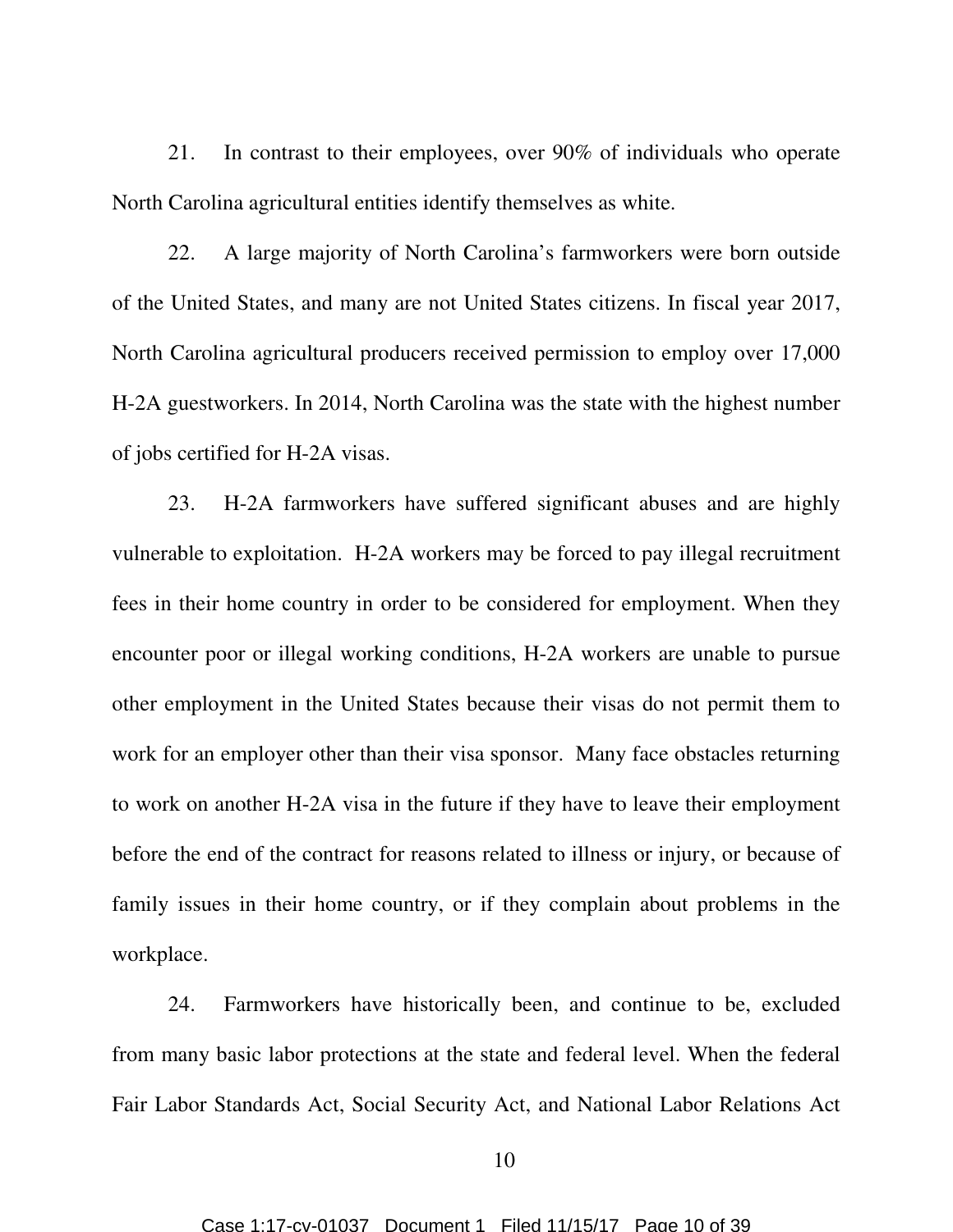were enacted in the 1930s, farmworkers were excluded from most of the protections afforded by these laws. They remain excluded from many of those protections today.

25. In North Carolina, farmworkers are substantially excluded from state minimum wage, overtime, workers' compensation, and youth employment laws.

26. There is ample historical evidence that these exclusions were motivated, at least in part, by legislators' awareness that substantial portions of the excluded workforce were African American. Many of these racially-motivated exclusions were maintained as North Carolina's agricultural workforce became predominantly Latino.

## **FLOC's Work in North Carolina**

27. Plaintiff FLOC is a farmworker union of approximately 6,000 duespaying members nationwide, around 80% of whom work in North Carolina. For over twenty years, FLOC has been the only union organizing and representing farmworkers in North Carolina.

28. In addition to its core work of organizing farmworkers to achieve a voice in their workplace and better working conditions, FLOC participates in general advocacy for the rights and well-being of farmworkers and their families, including advocacy for the rights of Latino immigrants in the state and nation. For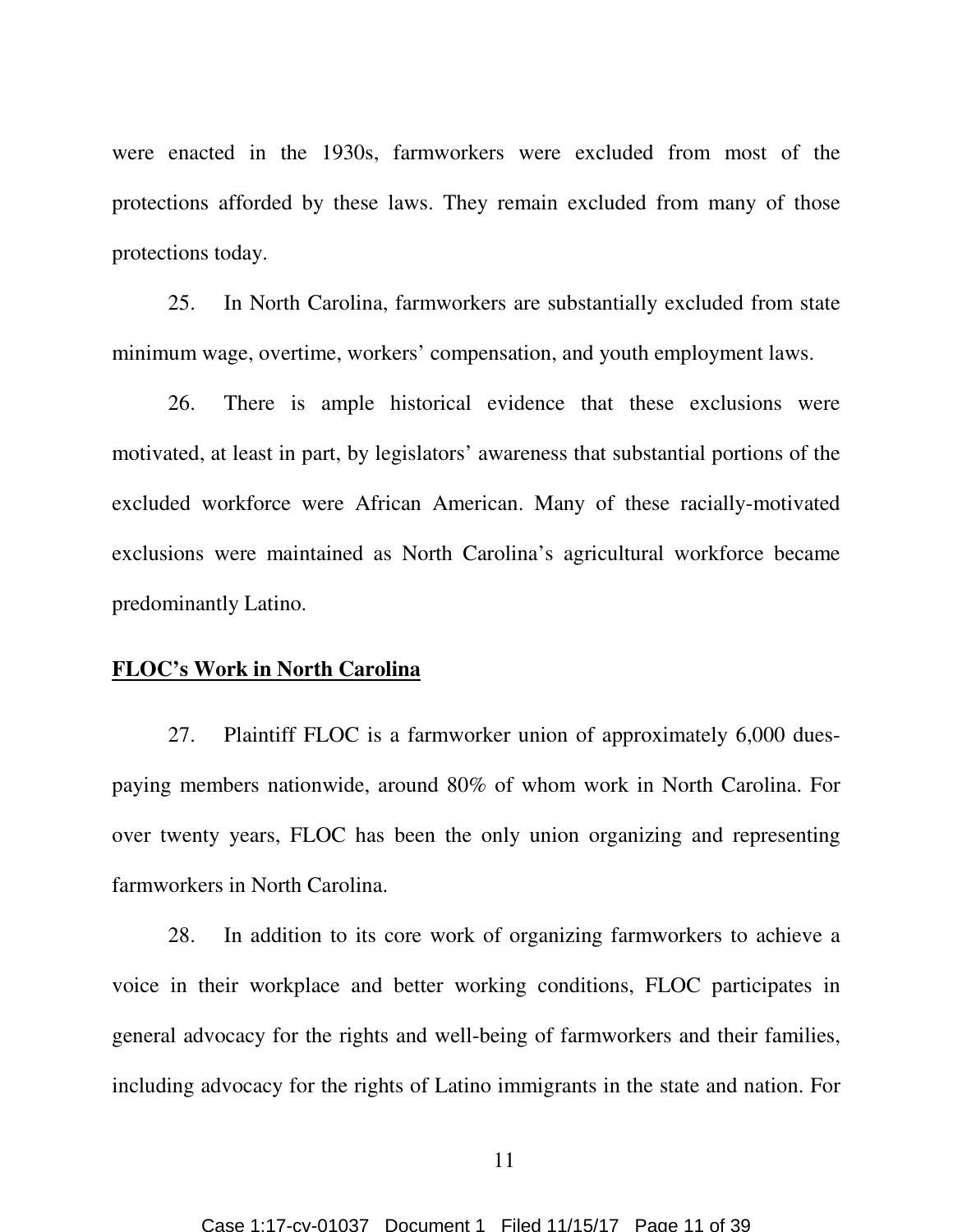example, FLOC members have participated in visits to Washington, DC to advocate for immigration reform, as well as marches, rallies, and other public actions in North Carolina in support of immigrants' and workers' rights. FLOC regularly holds community meetings and events in North Carolina to educate and facilitate dialogue on issues such as: improving relations between immigrant communities and local police; workplace rights; financial aid and scholarships available to college-bound youths; and access to immigration relief such as Deferred Advocacy for Childhood Arrivals (DACA).

29. FLOC works towards its goals by organizing workers to achieve collective bargaining agreements (CBAs) with agricultural producers in the state, under which farmworkers will be guaranteed certain wages, working conditions, and fair alternative dispute mechanisms for resolving workplace grievances and disputes.

30. FLOC also publicly engages with the major economic interests at the top of the industry supply chain, such as international tobacco corporations, to convince them to adopt business practices that are fair to both agricultural producers and farmworkers.

31. The vast majority of FLOC's dues-paying North Carolina members are H-2A guestworkers from Mexico who come to North Carolina each year for up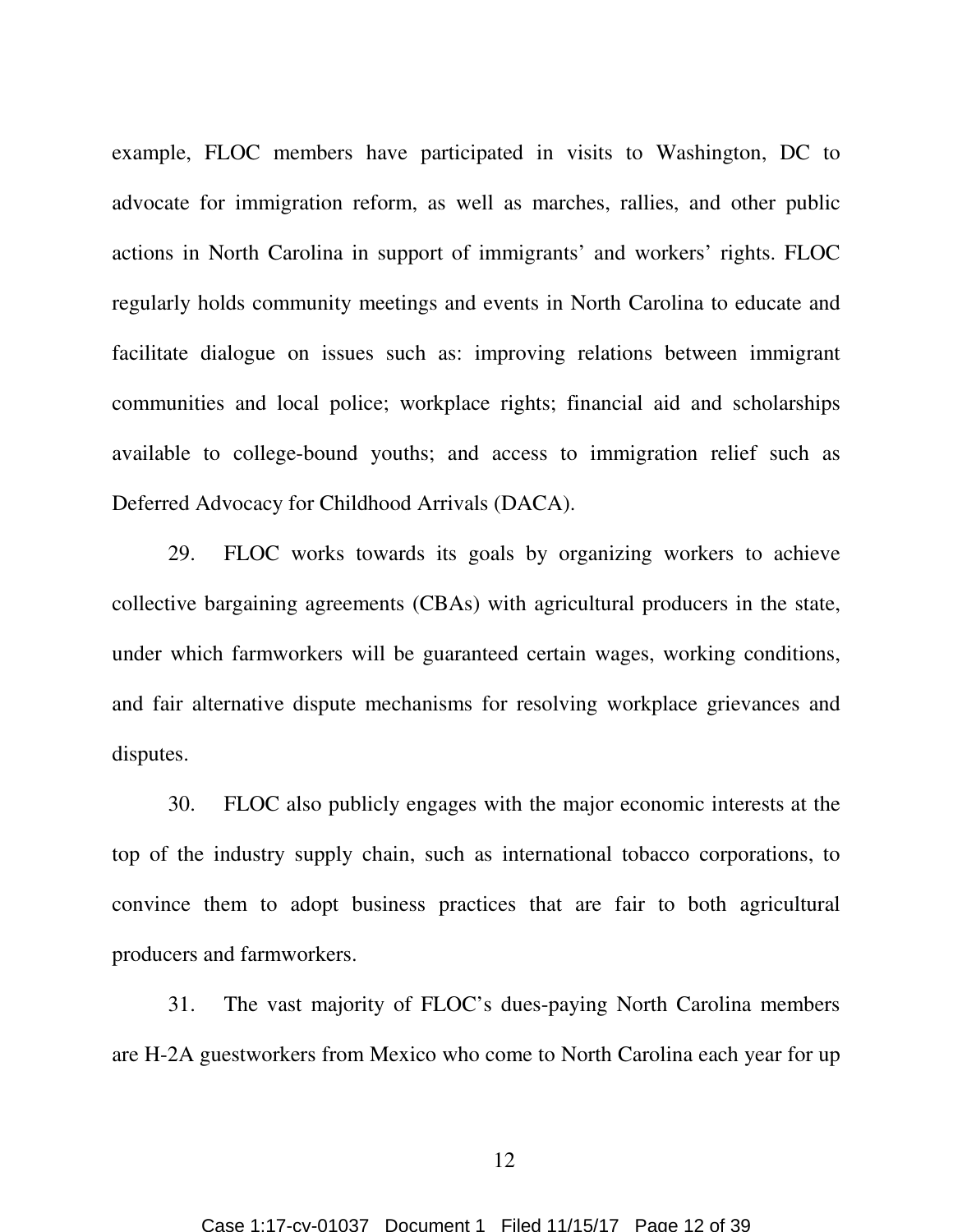to ten months to perform seasonal agricultural work. Most of North Carolina's H-2A workers work in tobacco, Christmas trees, and sweet potatoes.

32. FLOC has been organizing in North Carolina since the 1990s. For more than ten years, it has maintained an office located in Dudley, North Carolina.

33. FLOC currently has two CBAs with agricultural producers in the state; these CBAs cover approximately 10,000 workers. One of FLOC's CBAs is with the North Carolina Growers' Association (NCGA), which is comprised of approximately 700 member farms throughout the state. In 2017, NCGA sponsored approximately 60% of the H-2A visas under which H-2A workers work in the state. More than 90% of the FLOC members covered under the CBA with the NCGA are H-2A guest workers.

34. Farmworkers are exempted from the federal National Labor Relations Act. There is no federal or state law requiring union elections, nor any other law that requires mandatory recognition of farmworker unions. Therefore, all CBAs existing between FLOC and agricultural employers in North Carolina are entered into on an entirely voluntary basis.

35. The CBAs provide significant benefits for the farmworkers covered by the agreements, such as guaranteed hourly wages, an orderly and fair process for recruitment and hiring, and a grievance procedure. The CBAs specifically provide that a worker who satisfactorily completes his or her term of employment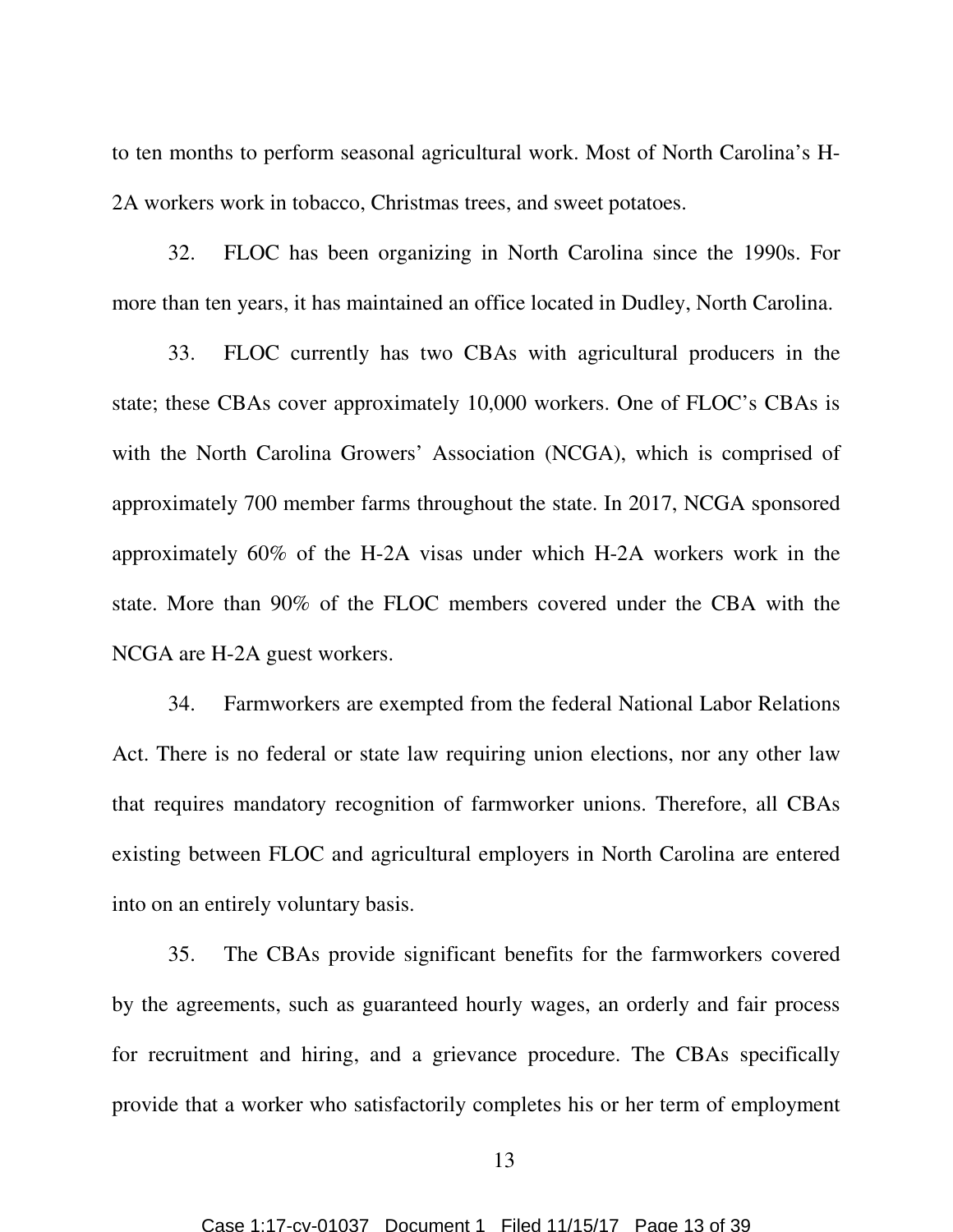for an agricultural producer has a right to return the following season. This stipulation reduces the likelihood that workers will be retaliated against for complaining about unsafe or illegal working conditions. The recruitment process established by the CBAs has also largely eliminated the illegal practice of H-2A guestworkers being charged recruitment fees for access to jobs in North Carolina.

36. The CBAs also provide significant benefits for agricultural producers, including ensuring consistent employment practices among a large group of agricultural producers (thereby reducing incentives to engage in unfair competitive practices like underpaying workers); and a grievance procedure and binding alternative dispute mechanisms (minimizing the potential for costly litigation).

37. FLOC has pursued and secured CBAs and other improvements to farmworker conditions through various strategies, including public campaigns engaging major industry actors like tobacco corporations, and assisting its members in bringing well-publicized litigation to challenge illegal employment practices.

38. On occasion, FLOC has also participated in lawsuits as a party to pursue legal issues of importance to its members, such as in a case addressing whether the federal Department of Labor properly reinstated regulations governing minimum wages for H-2A guestworkers. Lawsuits in which FLOC participates, or which FLOC assists its members in bringing by providing legal referrals, are meant

14

Case 1:17-cv-01037 Document 1 Filed 11/15/17 Page 14 of 39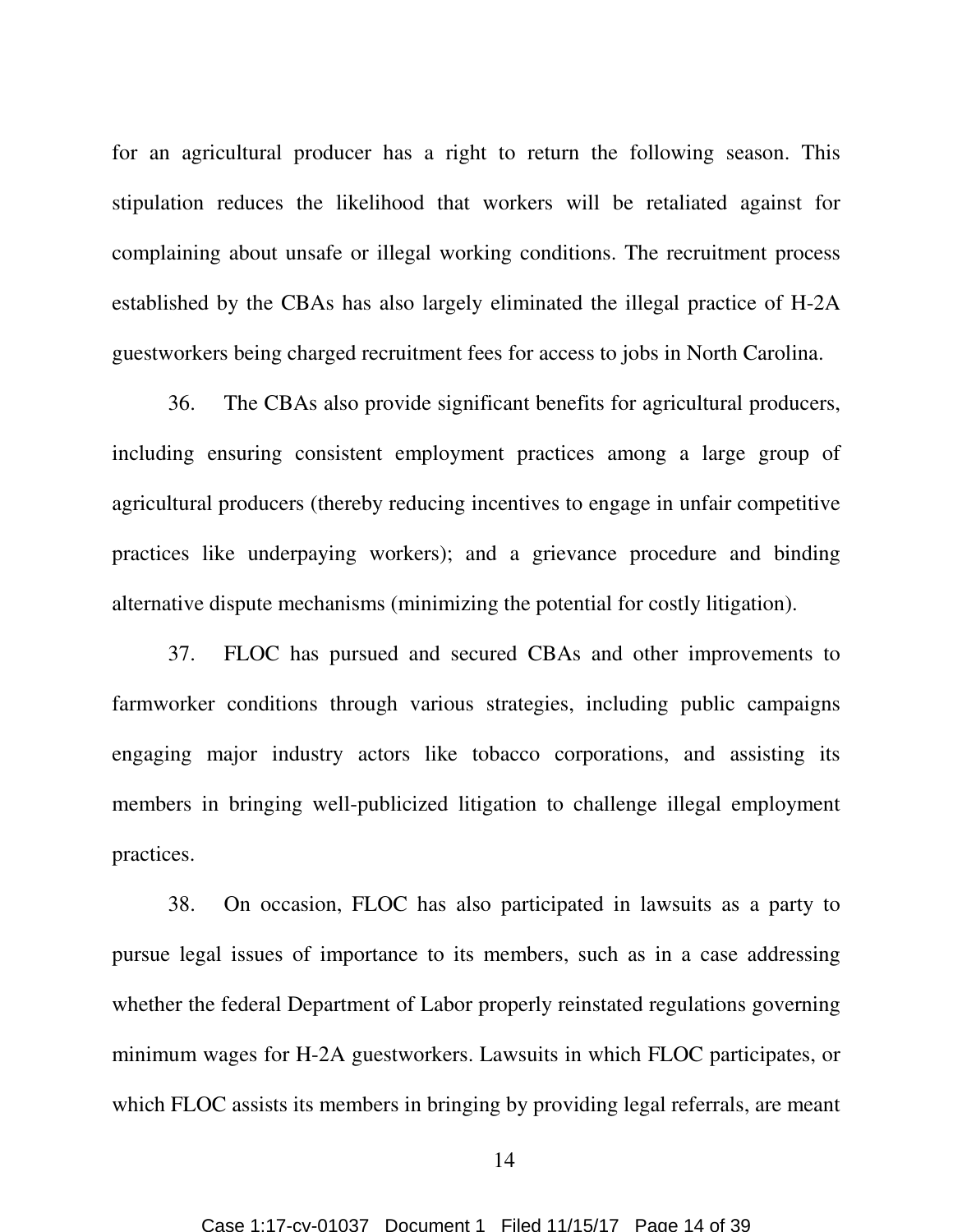to achieve tangible gains for FLOC's members and also to educate the public about the working conditions confronted by farmworkers.

39. As part of an agreement to settle litigation over employment issues, some FLOC members have negotiated for voluntary union recognition or secured expanded collective bargaining rights as part of a class-wide settlement agreement. In one such case, the defendant employer and the plaintiff farmworkers agreed that it was in their mutual interest to resolve the case in an agreement that included: employer recognition of FLOC as the bargaining representative of workers who sign cards affirming their FLOC membership; an employer pledge to remain neutral on unionization matters in its workforce; dues checkoffs; a guaranteed hourly wage of \$11.27/hour (increased from a prior wage of \$8 per hour); worker/employer committees to address safety issues, worker housing, and employer competitiveness; and adoption of a binding alternative dispute mechanism for resolving workplace disputes.

40. Of FLOC's two active CBAs in the state, one is due to expire in November 2019 and the other in December 2020.

41. During the period covered by a CBA, FLOC must actively administer the CBAs throughout the state. Administration duties include: monitoring and assisting covered workers with the recruitment process in Mexico; monitoring agricultural producers' compliance with the CBAs; assisting members and other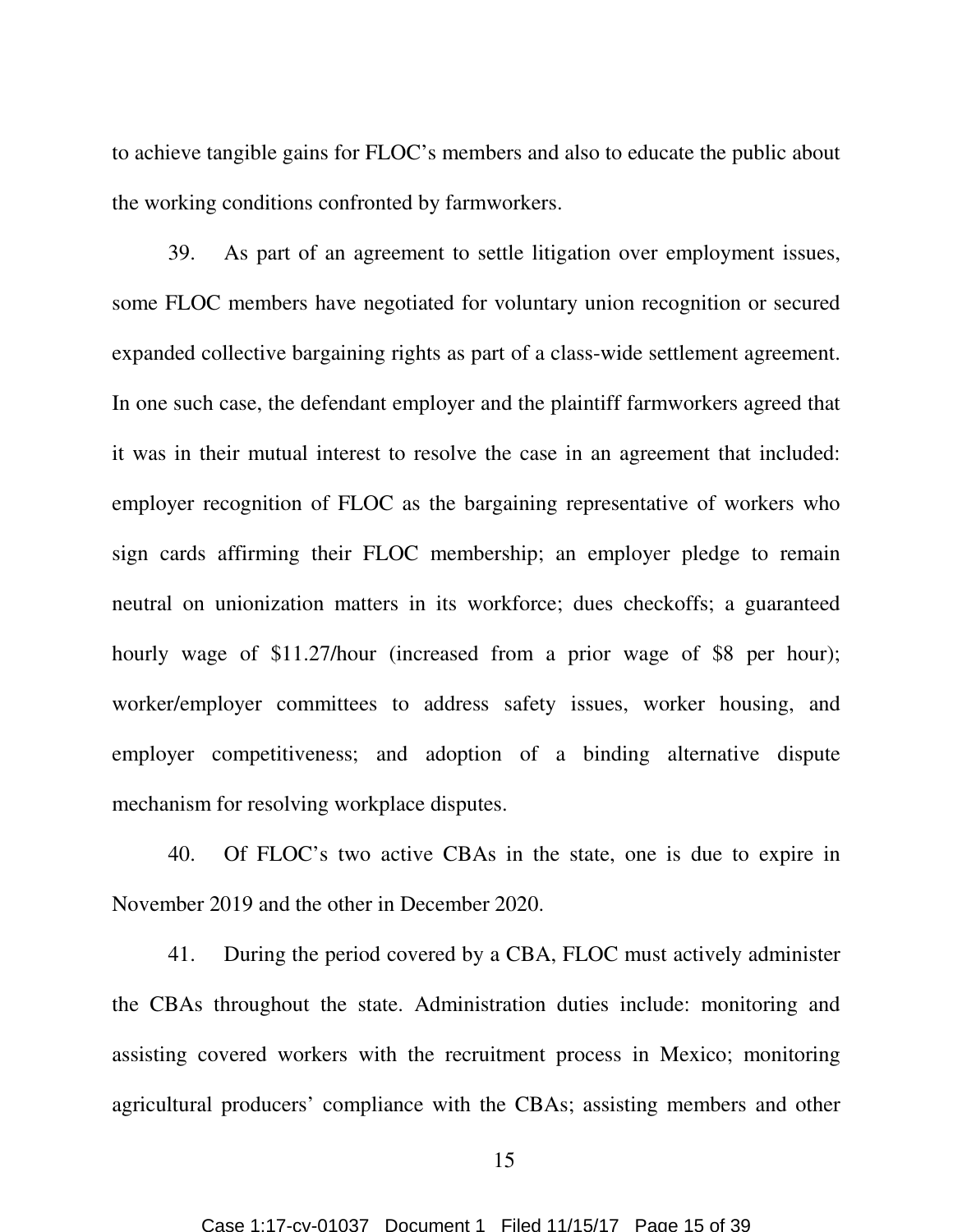affected workers with understanding the CBA terms and their rights under the CBA; training workers on their rights and FLOC's organizing efforts; and assisting covered workers in filing and pursuing grievances.

42. In addition, FLOC provides other significant assistance to its members, including assisting injured workers and their families in filing workers' compensation or other claims for benefits, assisting workers and their families in obtaining legal counsel for immigration or employment matters, and assisting with repatriation of the remains of H-2A guestworkers who pass away while working in the United States.

43. Even as FLOC administers CBAs and assists its members, it is constantly seeking to organize new members in order to strengthen its members' bargaining power, improve conditions at farms not currently covered by CBAs, and raise standards for farmworkers throughout the industry.

44. Given its small staff and limited resources, FLOC faces significant logistical challenges in its statewide CBA administration and organizing work. H-2A workers, as well as many other migrant farmworkers, typically live in isolated, employer-owned labor camps in rural areas throughout the state. Most have no access to personal cars and depend on their employers for transportation to shopping and other town-based resources.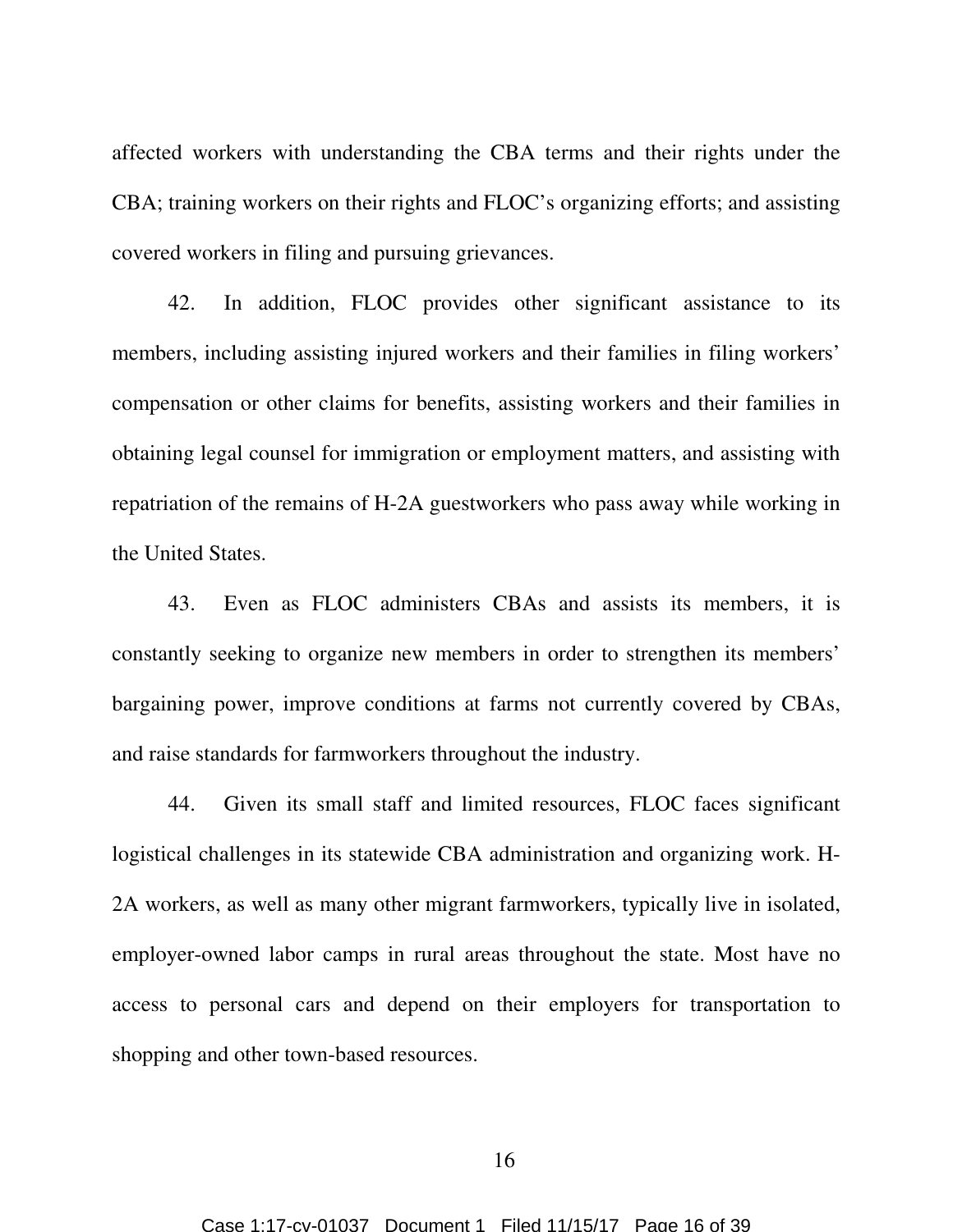45. Farmworkers working under H-2A guestworker visas are typically paid by checks, which their employers cash for them or which they take to local stores that offer check cashing services for a fee. Because of the migratory and seasonal nature of their work, language barriers, and their low incomes, many farmworkers in North Carolina lack access to credit cards and bank accounts and conduct most transactions in cash. Because farmworkers live in rural areas, often do not have their own transportation, lack computer access, do not speak English proficiently, and work long hours, even those who do maintain bank accounts have limited access to those accounts. Because H-2A guestworkers and most other migrant farmworkers live in North Carolina temporarily, they are unlikely to have local bank accounts.

46. Farmworkers' transient jobs and limited access to banking present many obstacles to their ability to make recurring payments, including elective weekly payments like union dues. Indeed, agricultural producers commonly deduct—sometimes legally and sometimes not—the costs of items like meals, tools, or repayments for loans, directly from their employees' wages to ensure that payments for regularly furnished items are consistently and reliably made.

47. Under the North Carolina Wage and Hour Act, N.C. Gen. Stat. § 95-  $25.8(a)(2)$ , deduction and diversion of wages elected by the employee for his or her benefit, such as union dues or donations to charities, is lawful if the amount or rate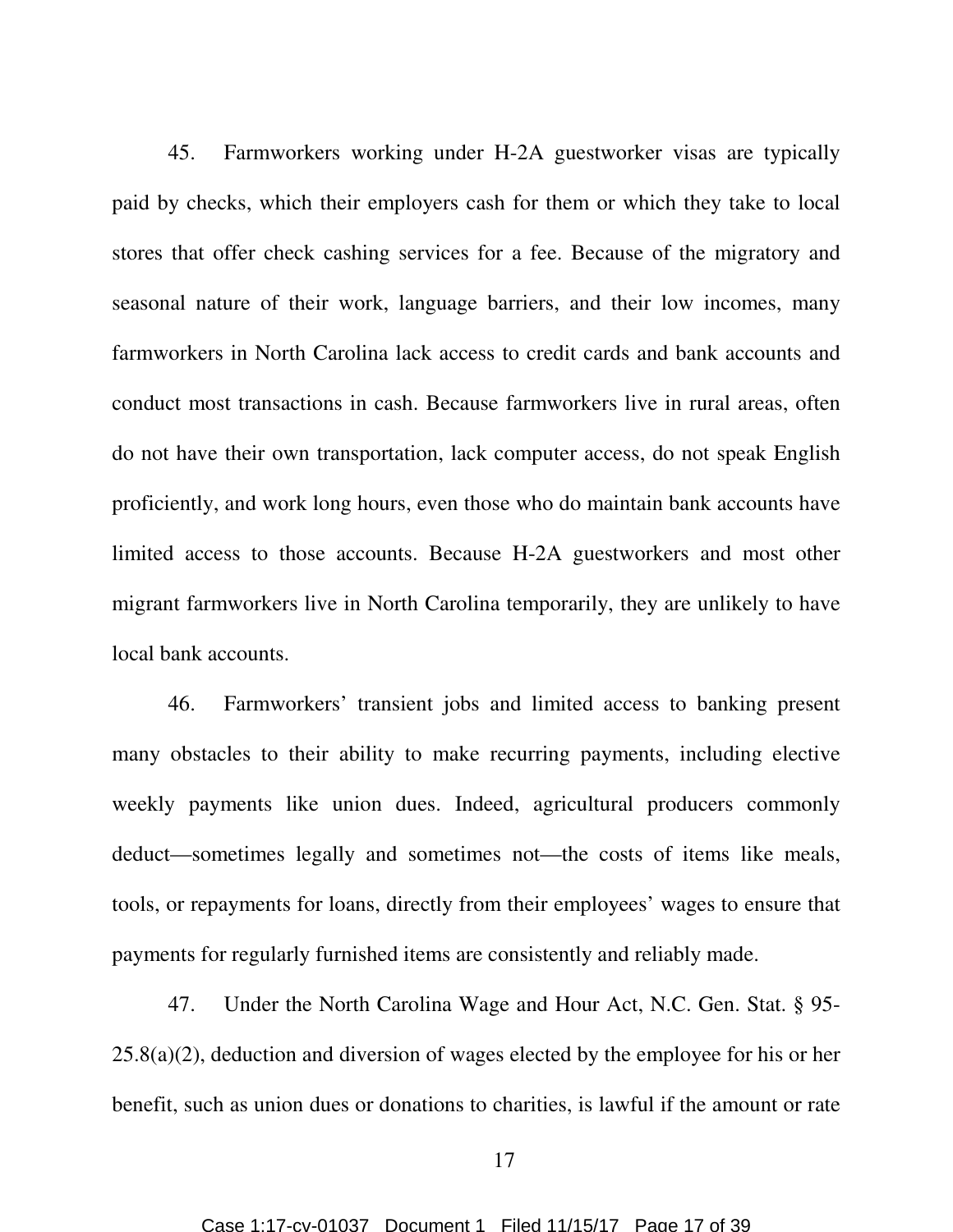of the proposed deduction is known and agreed upon in advance and the employer has written authorization from the employee which (i) is signed on or before the  $payday(s)$  for the pay period(s) from which the deduction is to be made; (ii) indicates the reason for the deduction; and (iii) states the actual dollar amount or percentage of wages which shall be deducted from one or more paychecks.

48. When farmworkers decide to join FLOC, they usually execute a written authorization, compliant with N.C. Gen. Stat. § 95-25.8, requesting that their employer deduct 2.5% of their weekly wages and directly divert such funds to FLOC for the payment of union dues. These authorizations for direct payroll deductions of dues are commonly known as "dues checkoffs."

49. Under North Carolina law applicable to all industries for decades, union dues may only be deducted from the pay of workers who individually and voluntarily agree to such deductions. *See id;* N.C. Gen. Stat. § 95-82.

50. Under North Carolina law, workers who authorize dues checkoffs retain the right to withdraw that authorization if they change their mind about union membership. *See* N.C. Gen. Stat. § 95-25.8(a)(2).

51. Because of FLOC's limited institutional resources, the size and geographic dispersion of FLOC's North Carolina membership, and the fact that most FLOC members lack ready access to banking and credit cards, FLOC relies heavily on its members' elective dues payments — deducted from their wages and

18

Case 1:17-cv-01037 Document 1 Filed 11/15/17 Page 18 of 39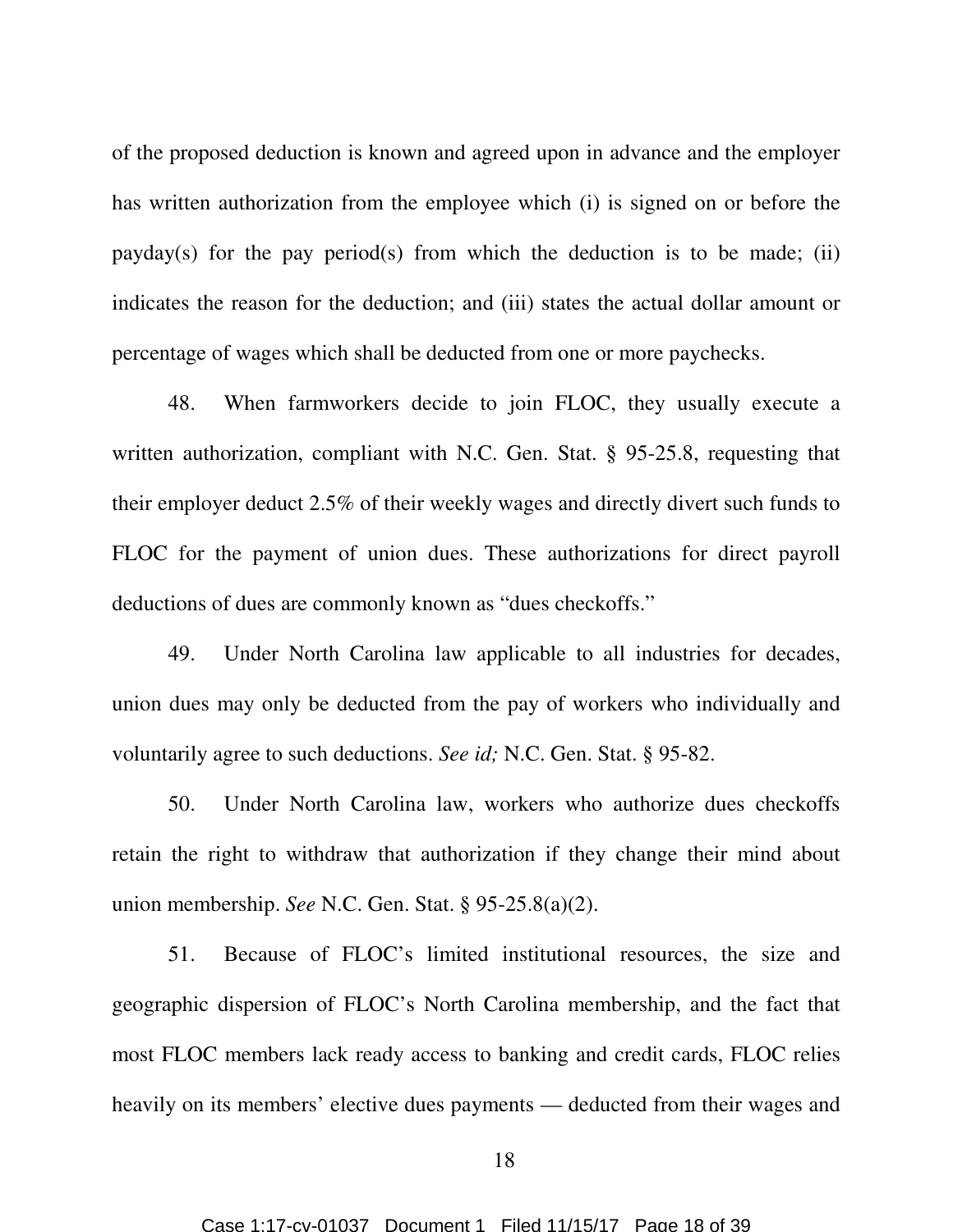transferred to FLOC pursuant to N.C. Gen. Stat.  $\S$  95-25.8 — to sustain its organizing and advocacy work in North Carolina.

52. H-2A guestworkers in the state live in employer provided housing spread out over approximately 1,000 labor camps. FLOC does not have the resources and staff to collect dues each week from each and every one of its approximately 2,000 dues-paying members located in North Carolina at a given time. To do so would require FLOC staff to make in-person visits to members' labor camp housing during non-working hours.

53. Farmworkers' work days are often long. During the height of the season, workers are often in the field from sunrise to sunset Monday to Friday, and perform at least half a day's work on Saturday. During the busiest part of the season, farmworkers sometimes work on Sundays. Farmworkers usually spend their limited time off doing chores such as laundry and grocery shopping.

54. FLOC currently has four full time staff members and one part time staff member working throughout the state. Its membership is widely dispersed, with members located in far western, eastern, southern, and northern sections of the state.

55. Because the Farm Act prohibits agreements by agricultural producers to honor employees' requests for union dues to be deducted from their payroll, FLOC is currently unable to enter into any new agreements with agricultural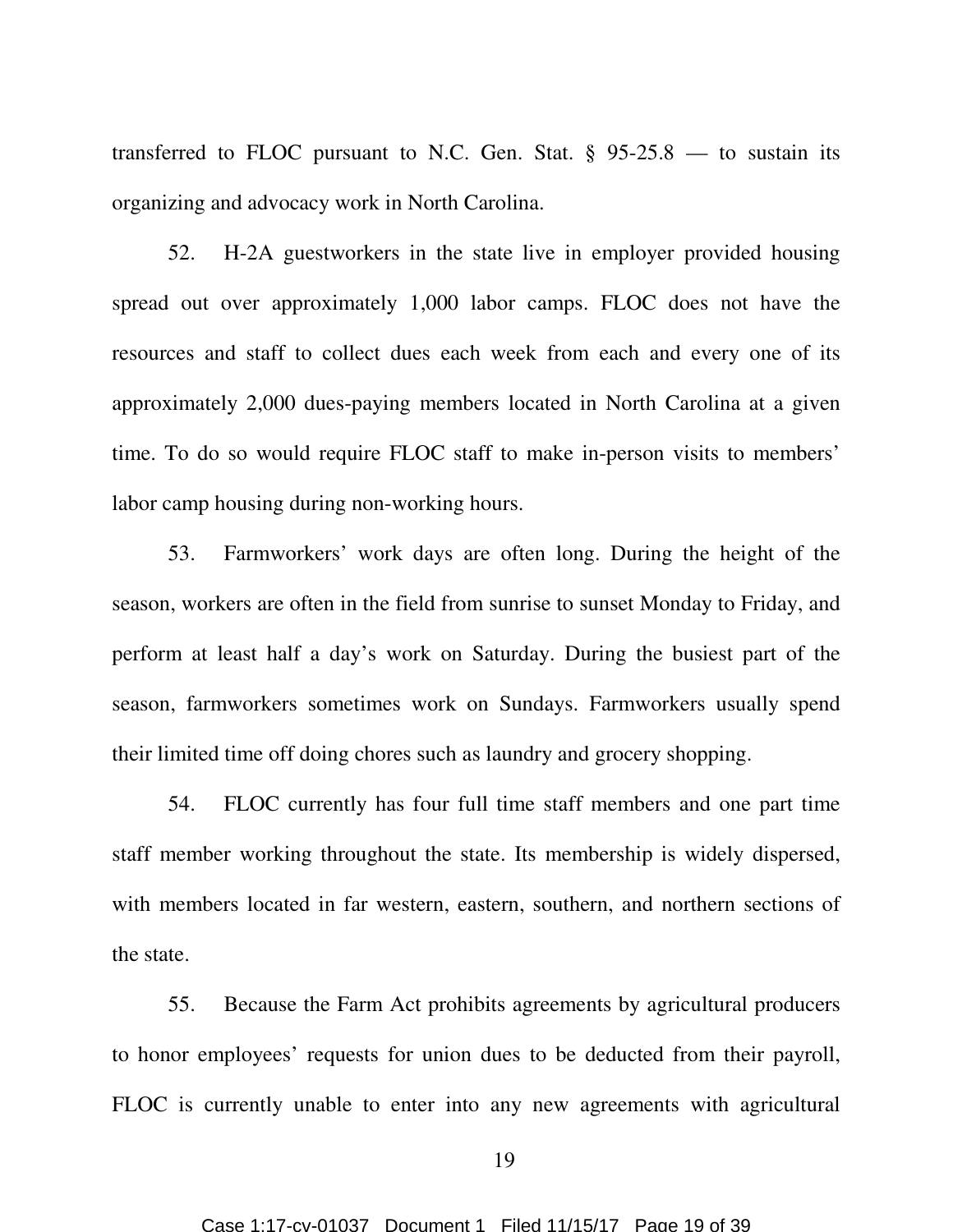producers that provide for such dues checkoffs. This severely harms FLOC's efforts to join new members. In addition, FLOC will be unable to collect dues from most of its current members once its existing CBAs expire.

56. By preventing FLOC from settling litigation or anticipated litigation as a party, from securing recognition as a bargaining representative in settlements by FLOC members, or from obtaining CBAs in settlements entered into by FLOC members, the Farm Act significantly hinders FLOC's ability to advance and publicize its members' interests through litigation.

## **Events Leading to Enactment of the Farm Act**

57. In the past fifteen years, FLOC has significantly increased its membership in North Carolina and won CBAs covering more of the state's agricultural workforce, including approximately 50% of the H-2A workers in North Carolina. It has also succeeded in conducting highly publicized campaigns to pressure agricultural corporations and producers to negotiate with workers for better working conditions.

58. In 2004, FLOC won a CBA with the North Carolina Grower's Association (NCGA) that covered nearly 7,000 of the state's H-2A workers.

59. In 2011, FLOC and the non-profit organization Oxfam America jointly issued "A State of Fear: Human Rights Abuses in North Carolina's Tobacco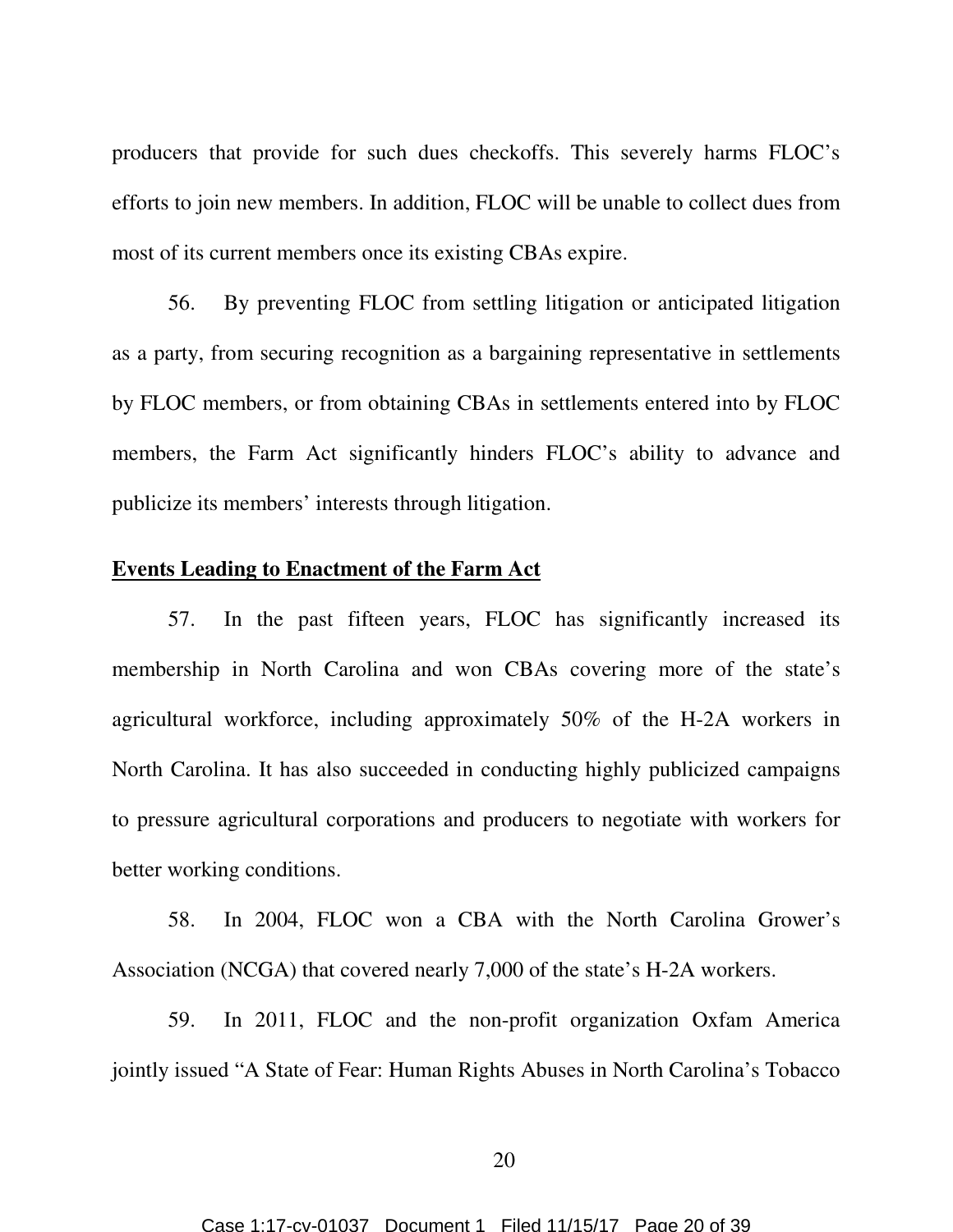Fields," a highly publicized report that detailed dangerous working conditions in the state's tobacco fields.

60. In 2012, after a six year long campaign, the major tobacco corporation Reynolds American, Inc. finally agreed to meet with FLOC leaders to discuss working conditions for North Carolina tobacco workers.

61. Throughout the last decade, FLOC members, with the support of their union, have brought numerous claims under the Fair Labor Standards Act and Migrant and Seasonal Agricultural Worker Protection Act against several North Carolina agricultural producers seeking recovery for wage underpayment and other violations. Such suits have led to recovery of significant amounts of unpaid wages for hundreds of workers, as well as entry into a CBA as part of a settlement that occurred in the course of court-mandated mediation in *Agustina Velasquez et al. v. Burch Equipment, LLC, et al.*, Civ. Action 7:14-CV-303-FL (E.D.N.C., Compl. filed Dec. 31, 2014).

62. On February 23, 2016, FLOC members, including Plaintiff Alvarado Hernandez, filed a class action suit against State Senator Brent Jackson and his company, Jackson Farming, for wage theft. The case, styled *Sanchez Rodriguez, et al. v. Jackson Farming Company of Autryville*, Civ. Action 7:16-CIV-28-D (E.D.N.C.), ended in a court-mediated settlement in September 2016. The

21

Case 1:17-cv-01037 Document 1 Filed 11/15/17 Page 21 of 39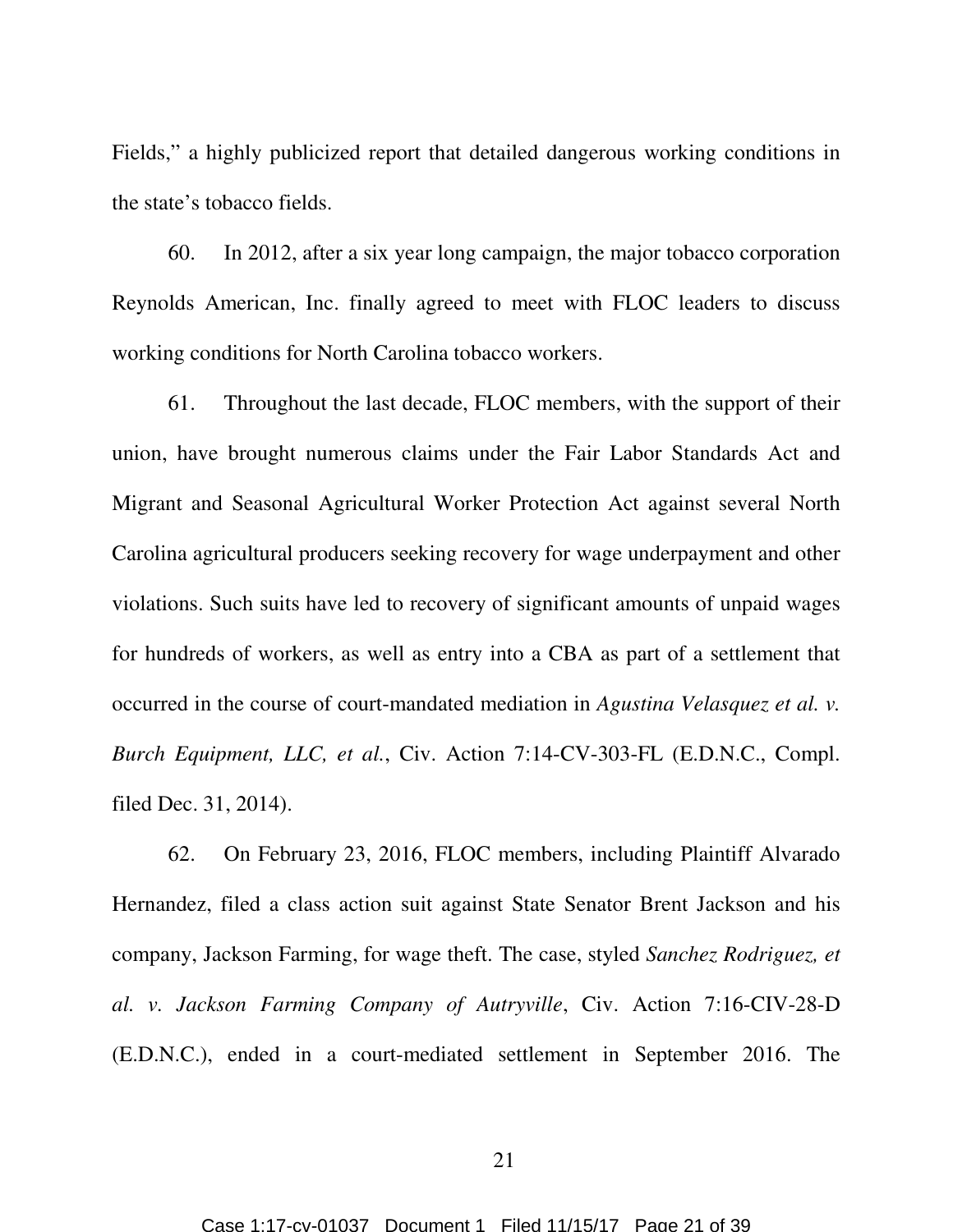settlement was preliminarily approved on January 20, 2017 and received final approval on July 11, 2017.

63. As FLOC has increased its membership in North Carolina and expanded the number of workers covered by union agreements, and as its members have been involved in well-publicized litigation, FLOC's organizing drives have been met with considerable backlash by the North Carolina Farm Bureau, a trade group representing the interests of agricultural producers in the state, and some agricultural producers.

64. As part of this backlash, some agricultural producers and their trade group have successfully pushed for legislation in an attempt to obstruct FLOC's efforts to improve working conditions for farmworkers in the state.

65. In 2013, shortly after FLOC had convinced Reynolds American, Inc. to meet with some of its members to discuss working conditions in North Carolina tobacco fields, grower interest groups successfully lobbied for state legislation targeting FLOC's ability to use market-based pressure to improve conditions for farmworkers. The General Assembly passed an "Agricultural Right to Work Provision," which stated that "[a]ny provision that directly or indirectly conditions the purchase of agricultural products or the terms of an agreement for the purchase of agricultural products upon an agricultural producer's status as a union or nonunion employer or entry into or refusal to enter into an agreement with a labor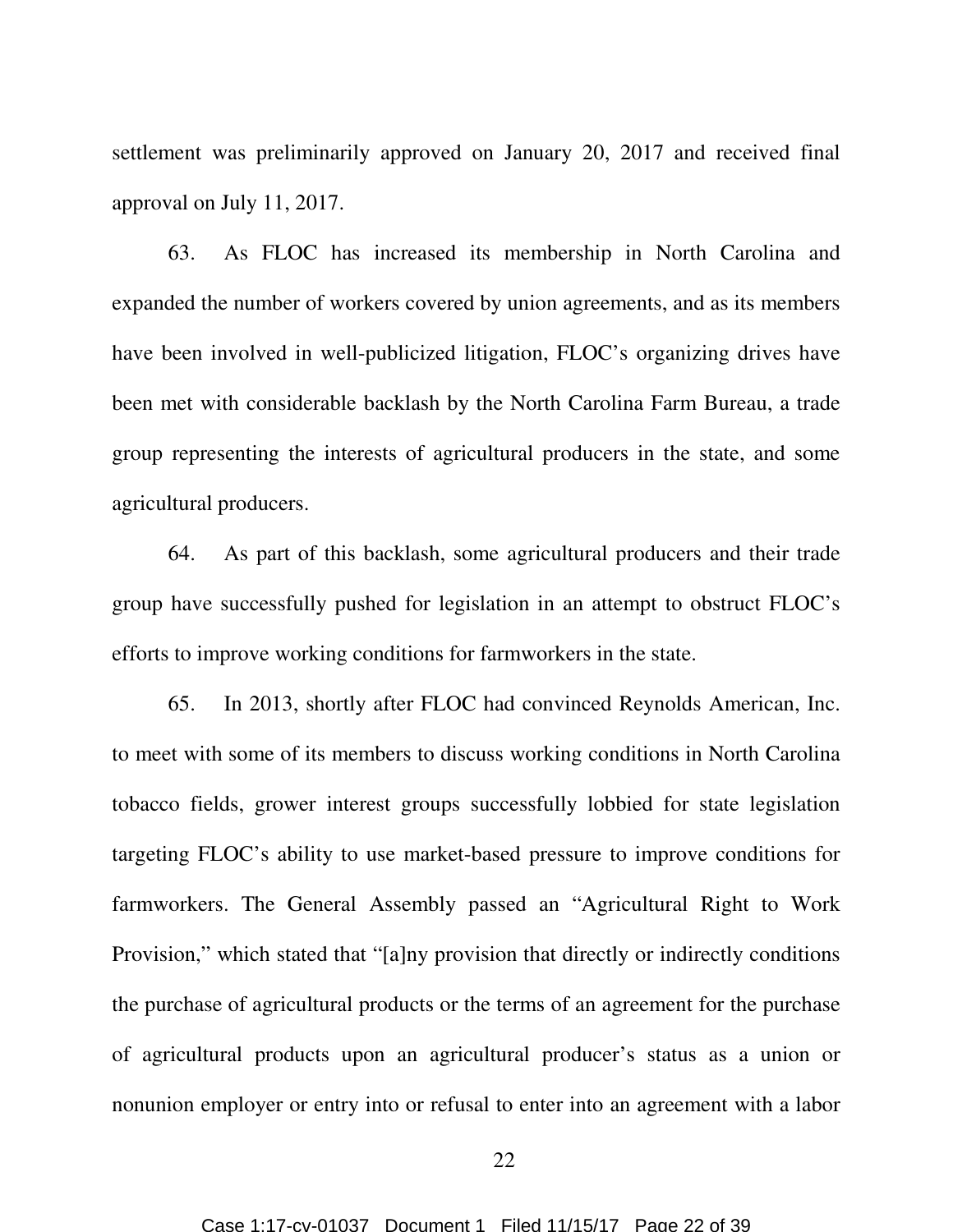union or labor organization is invalid and unenforceable as against public policy in restraint of trade or commerce in the State of North Carolina." 2013 North Carolina Laws S.L. 2013-413 (H.B. 74), § 15, codified as N.C. Gen. Stat. § 95- 79(b).

66. This legislation was intended to undermine FLOC's ability to engage with corporate purchasers of agricultural products and secure agreements that would guarantee expanded labor rights in the industry.

67. In April 2017, North Carolina Senators Brent Jackson, Norman Sanderson, and Andrew Brock introduced the Farm Act, a four page bill, in the North Carolina General Assembly. In its original incarnation, the law did not address farm labor issues, focusing on property matters such as bonding for handlers of agricultural products, agricultural zoning, classification of agricultural land, and the laws governing abandoned livestock. The bill was passed in the Senate on June 12, 2017.

68. Throughout May and up to late June 2017, the Farm Act was expanded to include sections addressing matters such as the modernization of laws governing forest rangers, forest practice guidelines, agritourism, and regulatory exemptions for agricultural buildings and vehicles.

69. On June 28, 2017, after the Farm Act had already passed the second of three required readings in the House on the previous day, Representative Jimmy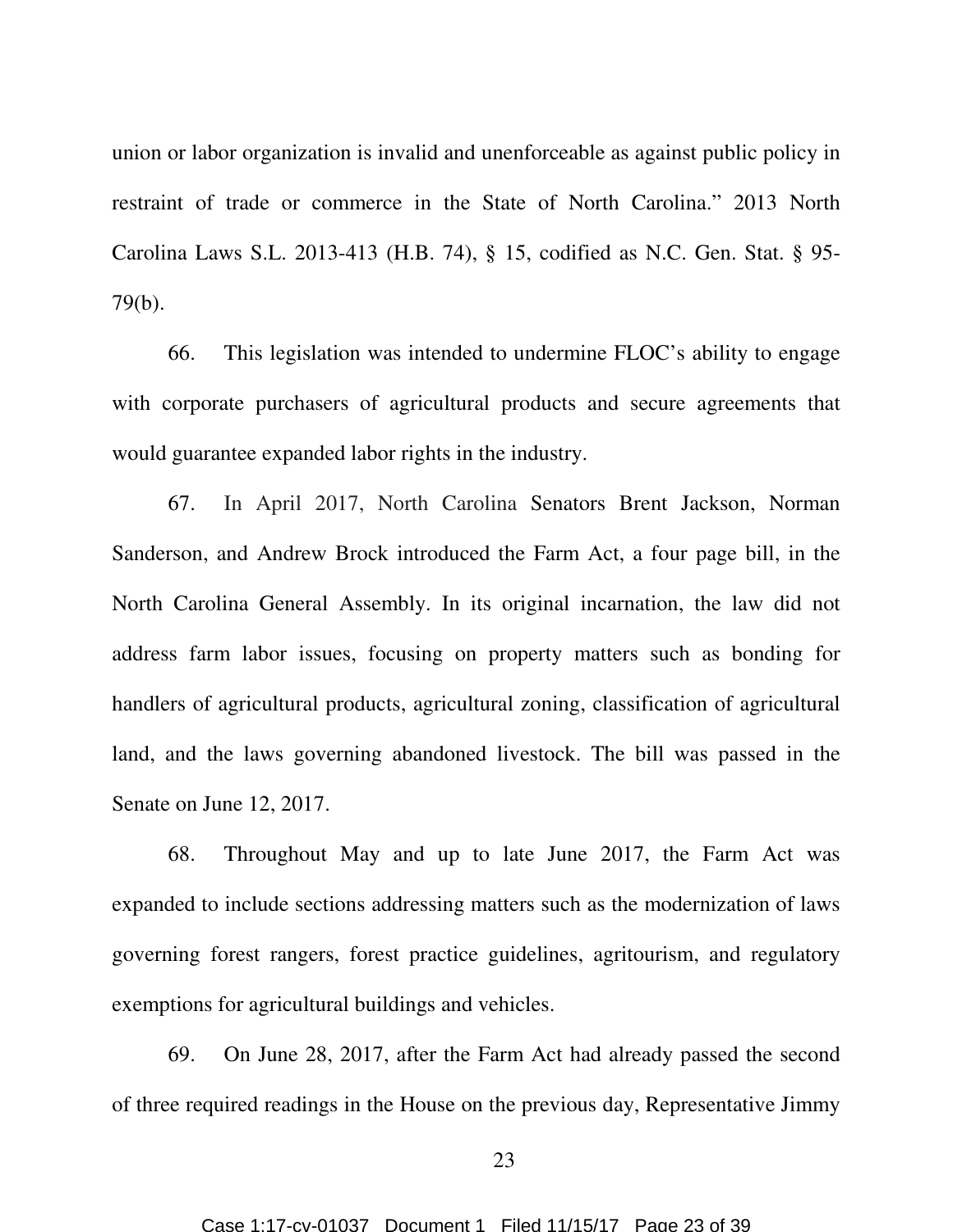Dixon (also an owner of Jimmy Dixon Farms in Duplin County), introduced

Amendment A3, which added Section 20.5 to the Farm Act.

70. Section 20.5 proposed to amend N.C. Gen. Stat. § 95-79(b), to add the

text underlined below:

(b) Any provision that directly or indirectly conditions the purchase of agricultural products, products or the terms of an agreement for the purchase of agricultural products, or the terms of an agreement not to sue or settle litigation upon an agricultural producer's status as a union or nonunion employer or entry into or refusal to enter into an agreement with a labor union or labor organization is invalid and unenforceable as against public policy in restraint of trade or commerce in the State of North Carolina. Further, notwithstanding G.S. 95-25.8, an agreement requiring an agricultural producer to transfer funds to a labor union or labor organization for the purpose of paying an employee's membership fee or dues is invalid and unenforceable against public policy in restraint of trade or commerce in the State of North Carolina.

71. Section 20.5 specifies that it "is effective when it becomes law and applies to agreements and settlements entered into, renewed, or extended on or after that date."

72. Section 20.5 was introduced on the House floor around 4:47 PM on June 28, 2017, just prior to the third and final vote to adopt the Farm Act. By that point, the Farm Act had already undergone five public hearings. Because the amendment was introduced on the House floor and maintained in the final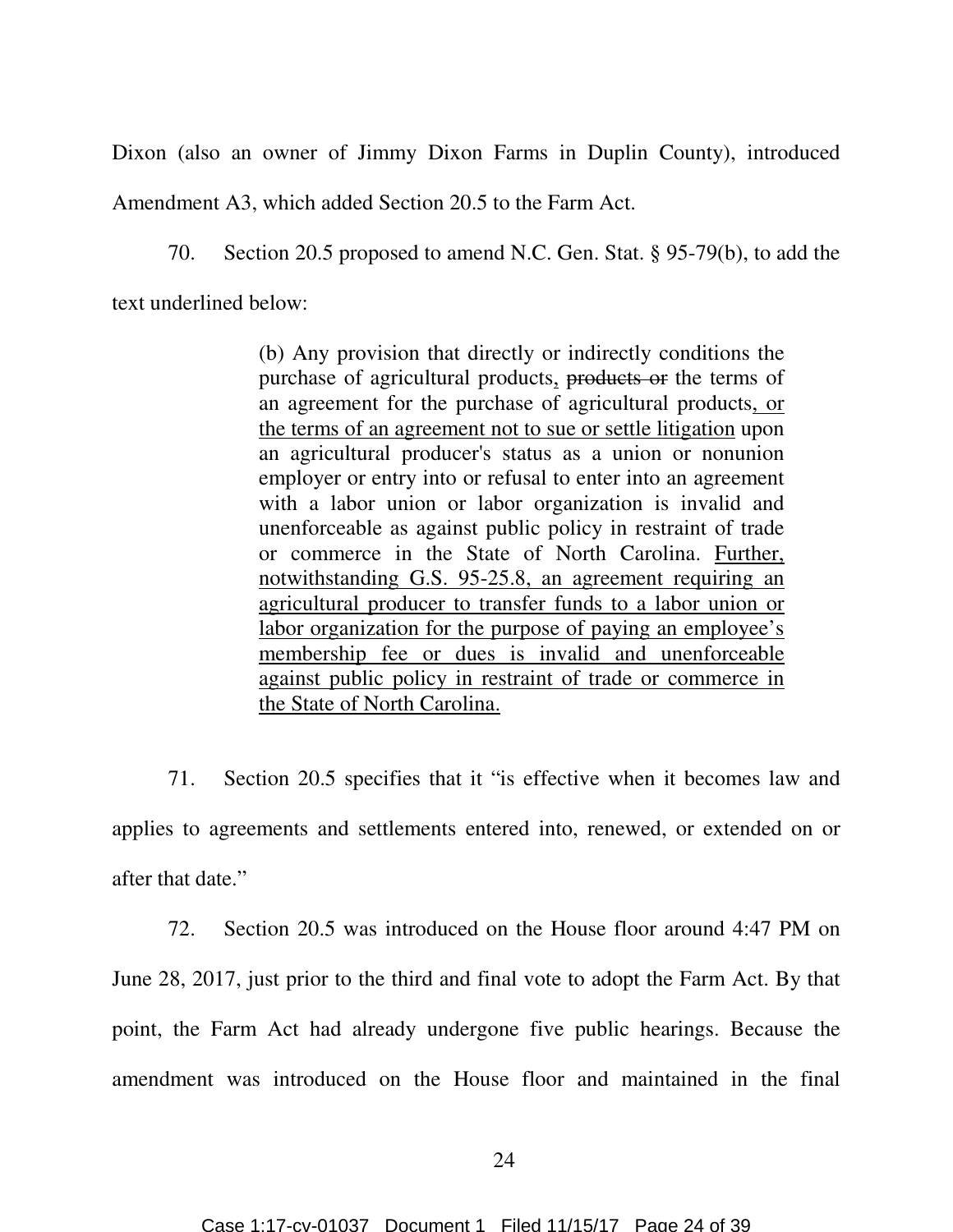conference committee report around 11:00 PM that evening, there was never an opportunity for the public to comment during consideration of the amendment.

73. Debate in the General Assembly regarding the amendment lasted less than ten minutes. Representative Dixon introduced the amendment on the House floor, explaining that:

> This amendment — there are various organizations that for some time over the last couple of weeks had been looking for the right opportunity but weren't necessarily going to do it, here in the Farm Act, although I think it's very applicable. But that's an explanation of why at this point that we're offering an amendment, Farm Bureau and other farm organizations. And over the last couple of days I've heard from a lot of farmers across the state expressing concerns about this and wishing that there was a vehicle to do what this amendment does. It strengthens our Right to Work statutes by declaring certain agreements involving agriculture producers are against the public policy of North Carolina. The amendment would prohibit the use of litigation to force farms to unionize and ensure farmers are not required to collect dues for their employees. This reduces a regulatory burden on farms that is not required under federal law and is completely within the State's purview to regulate.

74. When asked by one representative why such a measure would be

necessary given the state's strong right to work laws, Representative Dixon

claimed:

Because of continued harassment from out of state there seems to be a growing wave of folks that are interested in farm labor. It's--some consider it low-hanging fruit to do things like that, and it's just a general tendency for an increase in activity that we consider to be harassment.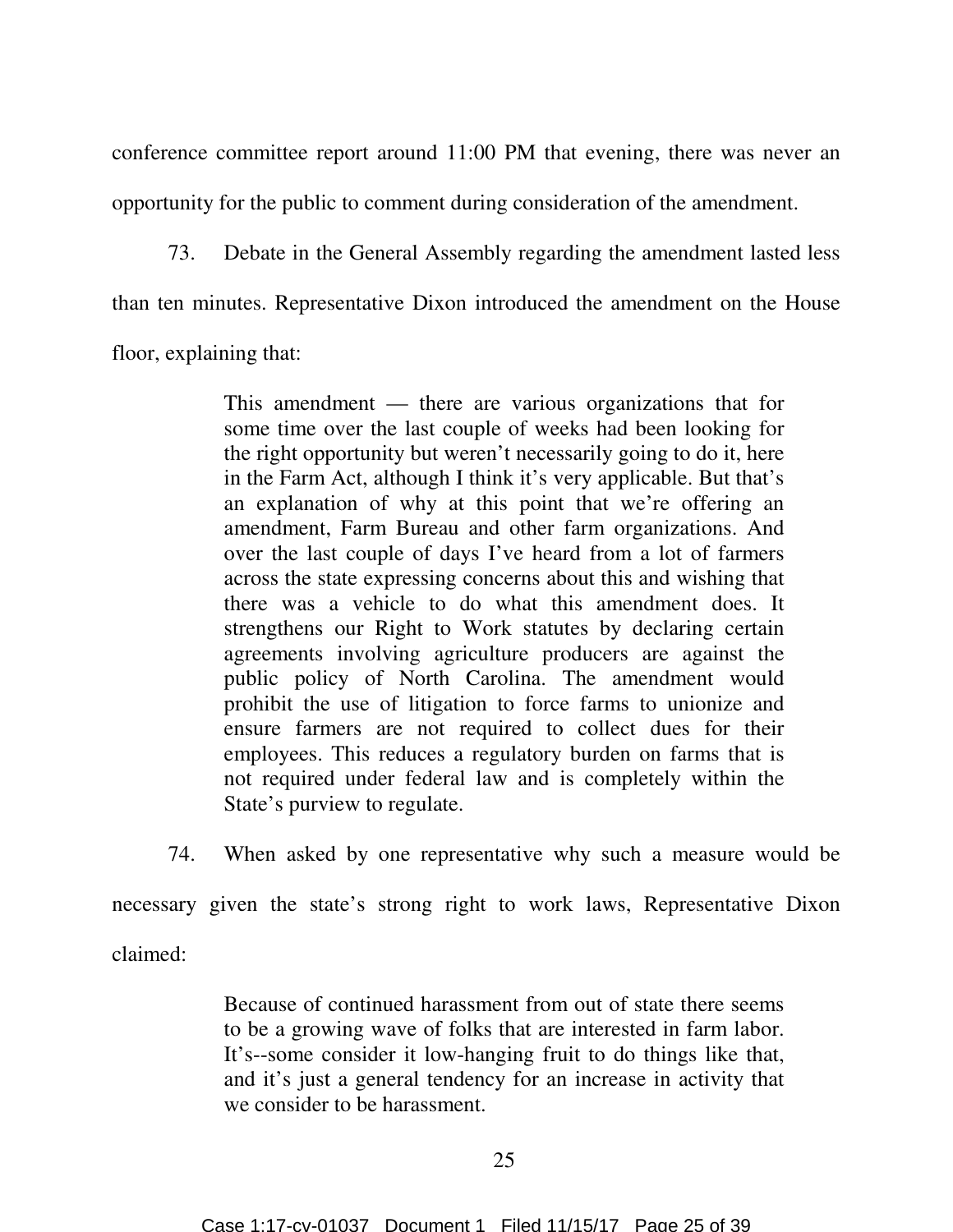75. When asked by the same representative whether he was afraid of farmworker unions organizing, Representative Dixon replied:

> Sir, I'm not afraid of anything, and I understand that food is very important. And so, no, we're not afraid, but an ounce of prevention is worth a pound of cure. And there are predatory folks that make a good living coming around and getting people to be dissatisfied, and a few of us farmers are getting a little bit tired of it and we want some properly measured priority so that we can continue to feed you.

76. Also on June 28, Representative Dixon was quoted in a newspaper article stating that "the N.C. Farm Bureau and other farm organizations requested the limits on unions. Farmers are under undue pressure to collect union dues and sign union contracts."

77. On June 28, the amendment passed the House. Because the House and Senate versions of the Farm Act differed, a conference committee was appointed that same night. Representative Dixon chaired the House Conference Committee for the Farm Act and Senator Brent Jackson, owner of Jackson Farming Company and one of the defendants in the 2016 wage theft suit brought by FLOC members, chaired the Senate Conference Committee for the bill. The Conference Committee completed its report the same evening, incorporating the amendment, and it was immediately adopted by both chambers.

78. The Farm Act was ratified by the General Assembly on June 29, 2017, and signed by Governor Cooper on July 12, 2017.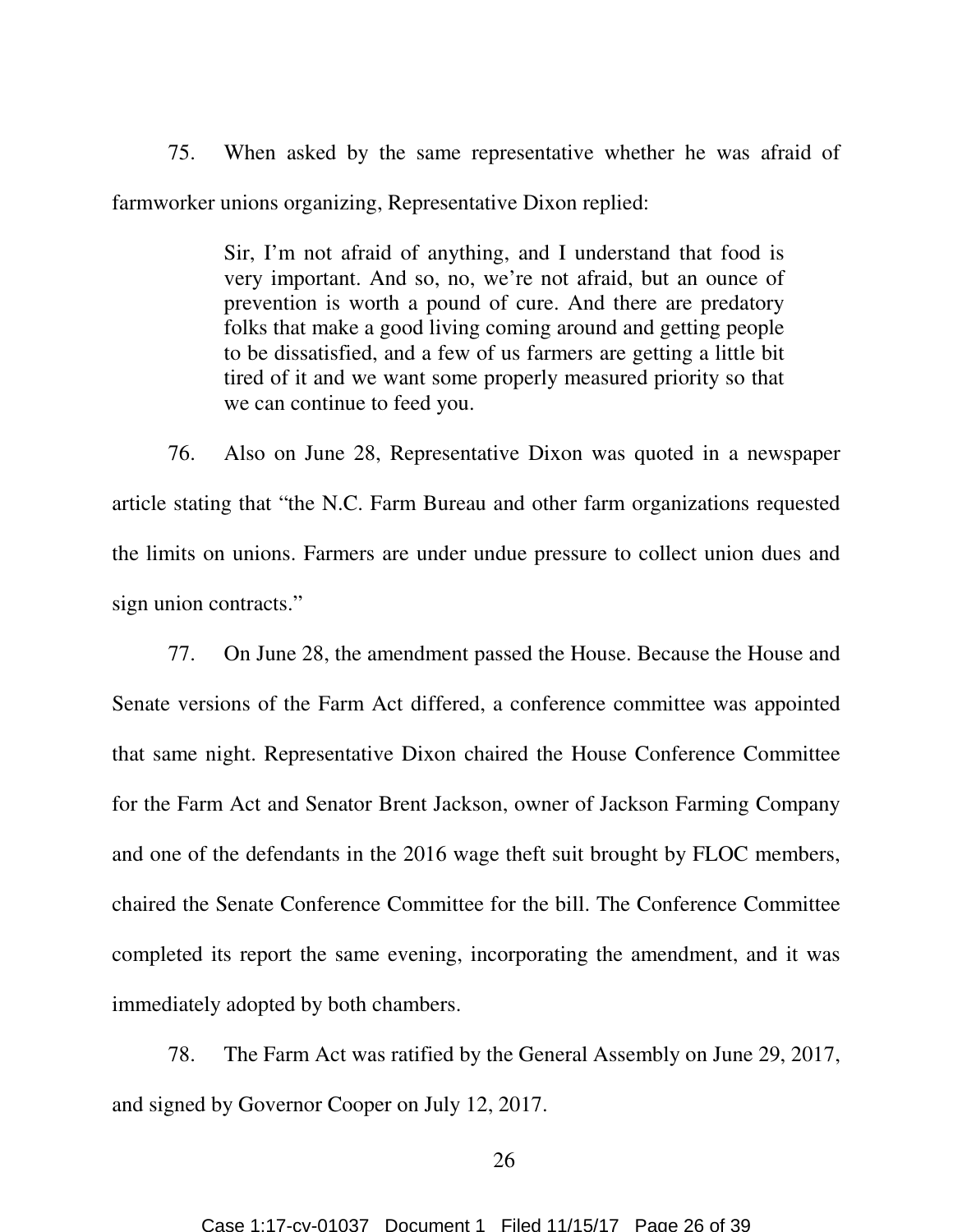79. In the five years preceding the Farm Act's passage, North Carolina's Governors and General Assembly have also repeatedly proposed, and sometimes approved, numerous laws or policies targeting non-citizens in the state. In the same session during which the General Assembly considered and passed the Farm Act, it also considered no fewer than four bills that would have subjected immigrants living and working in the state to increased restrictions, penalties, or scrutiny.

## **Effects of the Farm Act on FLOC and its Members**

80. Since at least 1997, FLOC has been the only farmworker union organizing and representing farmworkers in North Carolina, which means it is the only union impacted by the Farm Act's restrictions.

81. The Farm Act creates unique and severe hardships for Plaintiff FLOC and its members in North Carolina, including Plaintiffs Toledo Vences and Alvarado Hernandez.

82. Because of the size and geographic dispersion of FLOC's North Carolina membership, as well as its own limited resources and staff, FLOC lacks the resources and ability to collect weekly dues directly from each of its approximately 2,000 members who are working in the state at a given time.

83. Union member dues constitute approximately 50-60% of FLOC's annual budget. Timely and consistent collection of dues is essential to FLOC's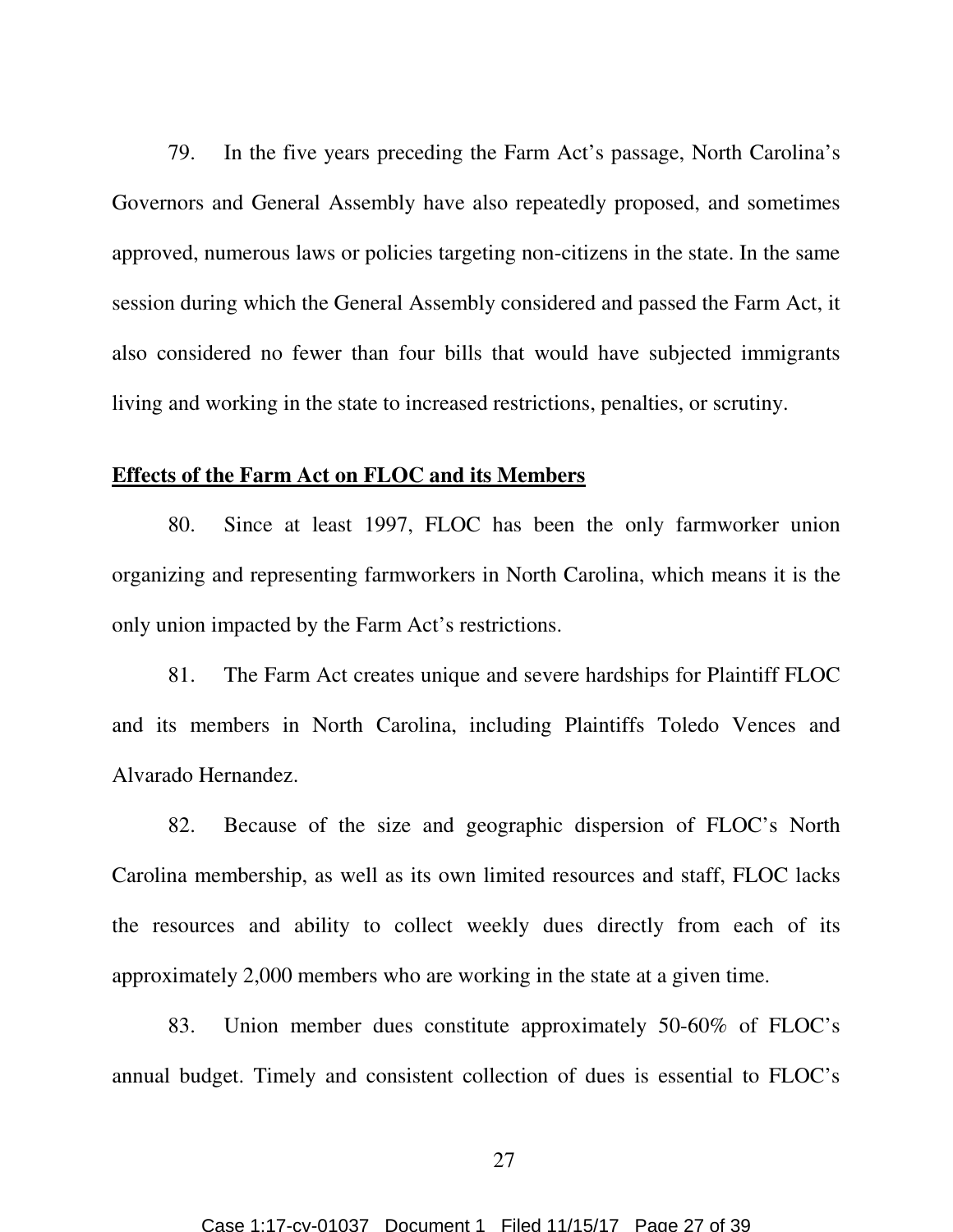ability to administer CBAs and provide services to its members. The Farm Act guts FLOC's ability to maintain this essential and irreplaceable source of funding.

84. Because they generally lack ready access to bank accounts, credit cards, and other means of making automatic recurring payments, FLOC members, including Plaintiffs Toledo Vences and Alvarado Hernandez, rely on dues checkoffs to timely and consistently pay their FLOC dues.

85. Without the benefit of dues checkoffs and given their lack of access to banking in North Carolina, FLOC members, including Plaintiffs Toledo Vences and Alvarado Hernandez, will have to set aside cash for payment of dues to FLOC. As a practical matter, this will require members to hold cash on their person or in their personal effects in communal labor camp housing for weeks at a time, exposing them to significant danger of robbery or theft.

86. Because of the Farm Act, FLOC is currently unable to grow its union membership by entering into new agreements with agricultural producers for dues checkoffs. FLOC members are unable to benefit from dues checkoffs and risk losing their ability to associate with FLOC and join in collective activity to improve their well-being and the well-being of other farmworkers. North Carolina farmworkers who are not currently represented by FLOC, but wish to join, are limited in their abilities to gain access to union representation.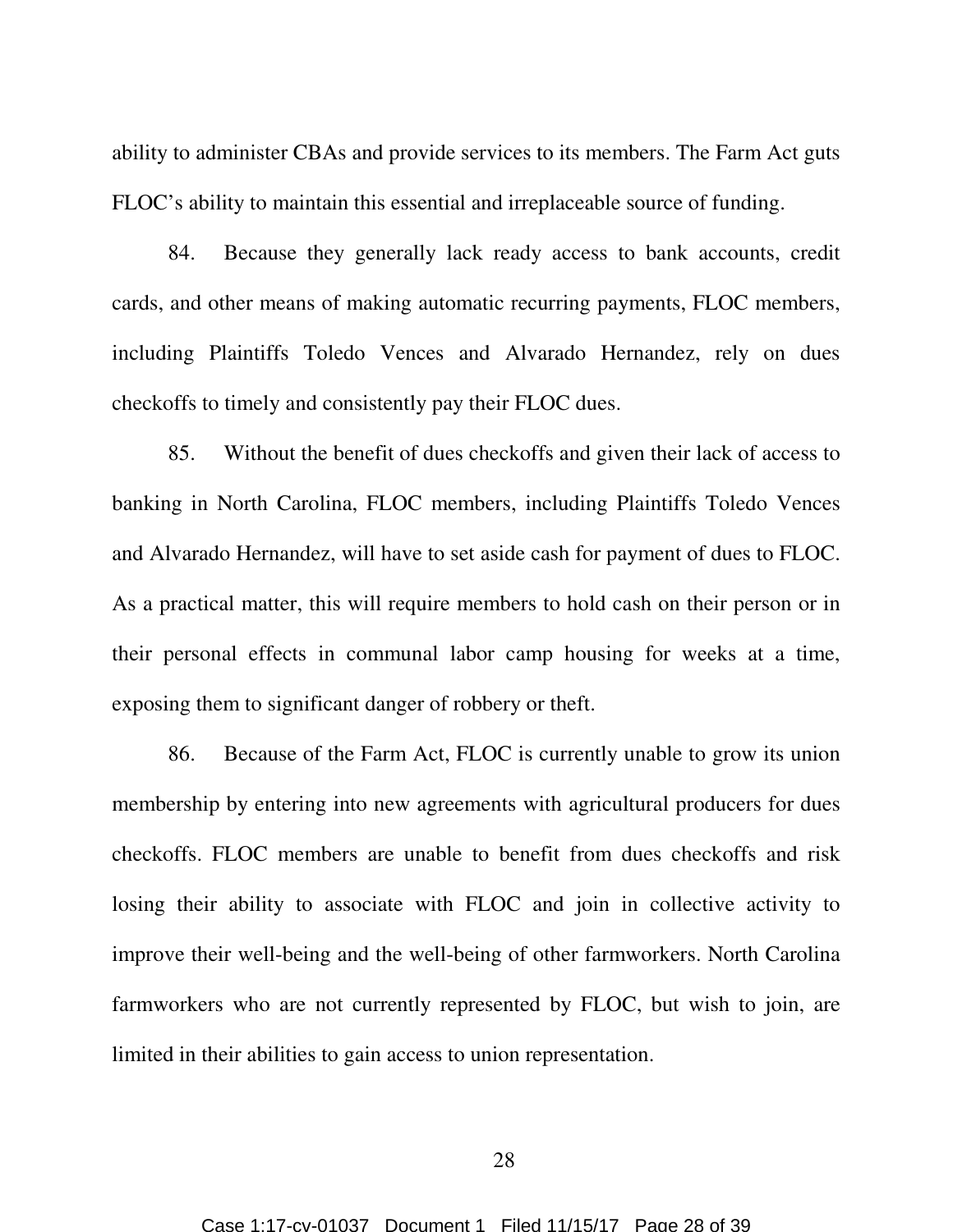87. When FLOC's existing dues checkoff agreements expire in 2019 and 2020, the Farm Act will force FLOC to divert most of its staff resources to dues collection or other fundraising efforts, gutting its ability to administer CBAs, to assist with member grievances, and to organize new workers into the union. As a result, FLOC will be forced to provide less personal assistance to members like Plaintiffs Toledo Vences and Alvarado Hernandez, who have benefitted individually from FLOC's assistance and advocacy with workplace grievances, work-related injuries, wage theft, and other legal matters. North Carolina farmworkers who have not yet had an opportunity to meet with FLOC representatives and learn about the benefits of union membership will have fewer opportunities for these organizing contacts.

88. By invalidating and rendering unenforceable all settlement agreements that stipulate to recognition of FLOC or an agreement between FLOC and agricultural producers, the Farm Act deprives FLOC and its members the ability to secure settlement provisions that they believe are in their best interests.

89. By invalidating and rendering unenforceable all settlement agreements between FLOC and agricultural producers, the Farm Act strips from FLOC the right and ability to settle litigation.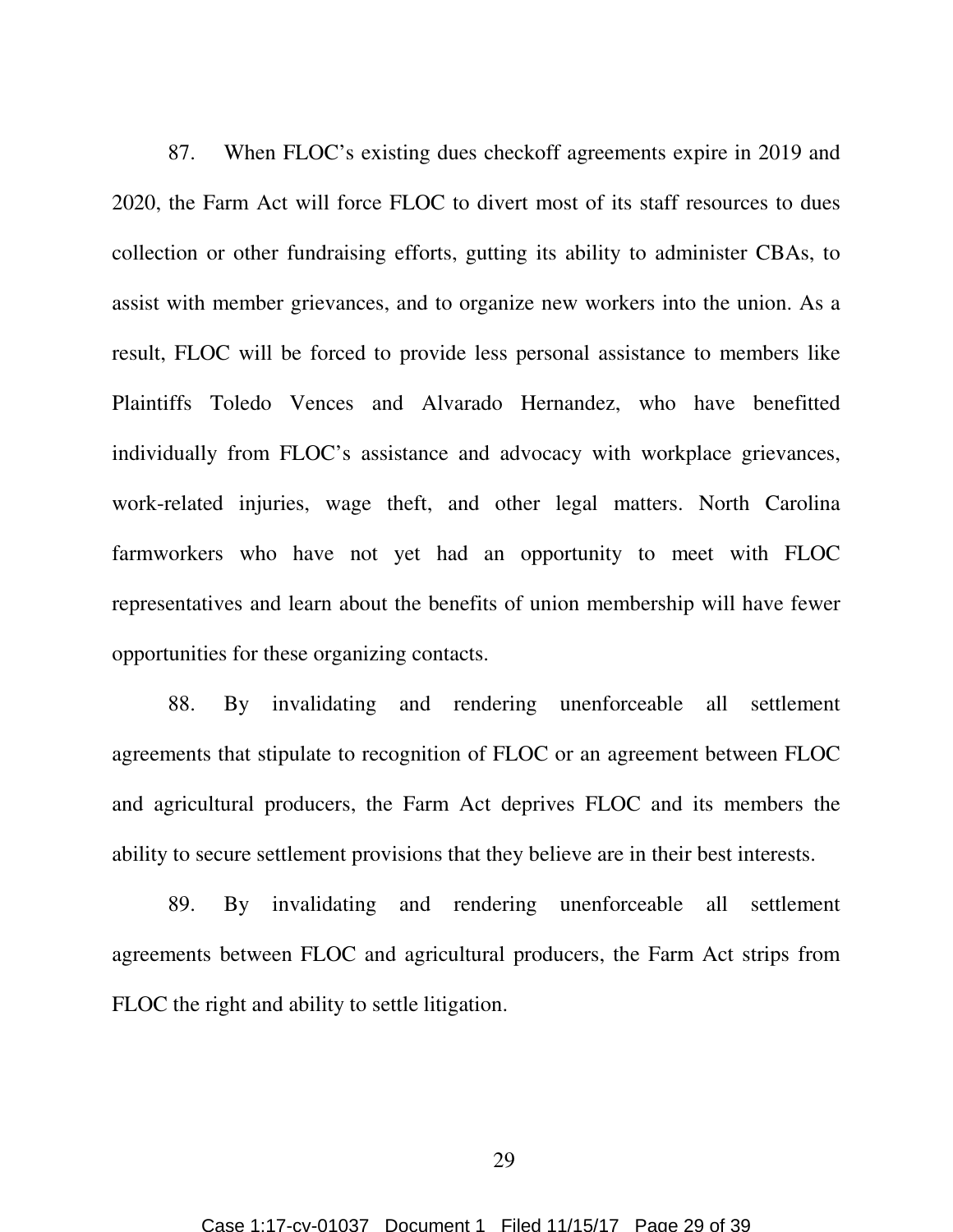#### **CLAIMS FOR RELIEF**

## **COUNT ONE**

# **VIOLATION OF FREE EXPRESSION AND FREE ASSOCIATION RIGHTS UNDER THE FIRST AND FOURTEENTH AMENDMENTS TO THE UNITED STATES CONSTITUTION 42 U.S.C. § 1983**  *On Behalf of All Plaintiffs Against All Defendants*

90. The foregoing allegations are repeated and incorporated as though fully set forth herein.

91. Plaintiffs assert a claim pursuant to 42 U.S.C. § 1983 for violation of the free expression and free association rights protected under the First and Fourteenth Amendments to the U.S. Constitution. Plaintiff FLOC asserts this claim on behalf of itself and its members.

92. In the following paragraphs, references to the First Amendment include the First Amendment as applied to the states through the Fourteenth Amendment.

93. FLOC is an expressive association that seeks to promote the interests of farmworkers.

94. FLOC engages in expression, including political advocacy, to advance the interests of its members and the interests of farmworkers generally.

30

Case 1:17-cv-01037 Document 1 Filed 11/15/17 Page 30 of 39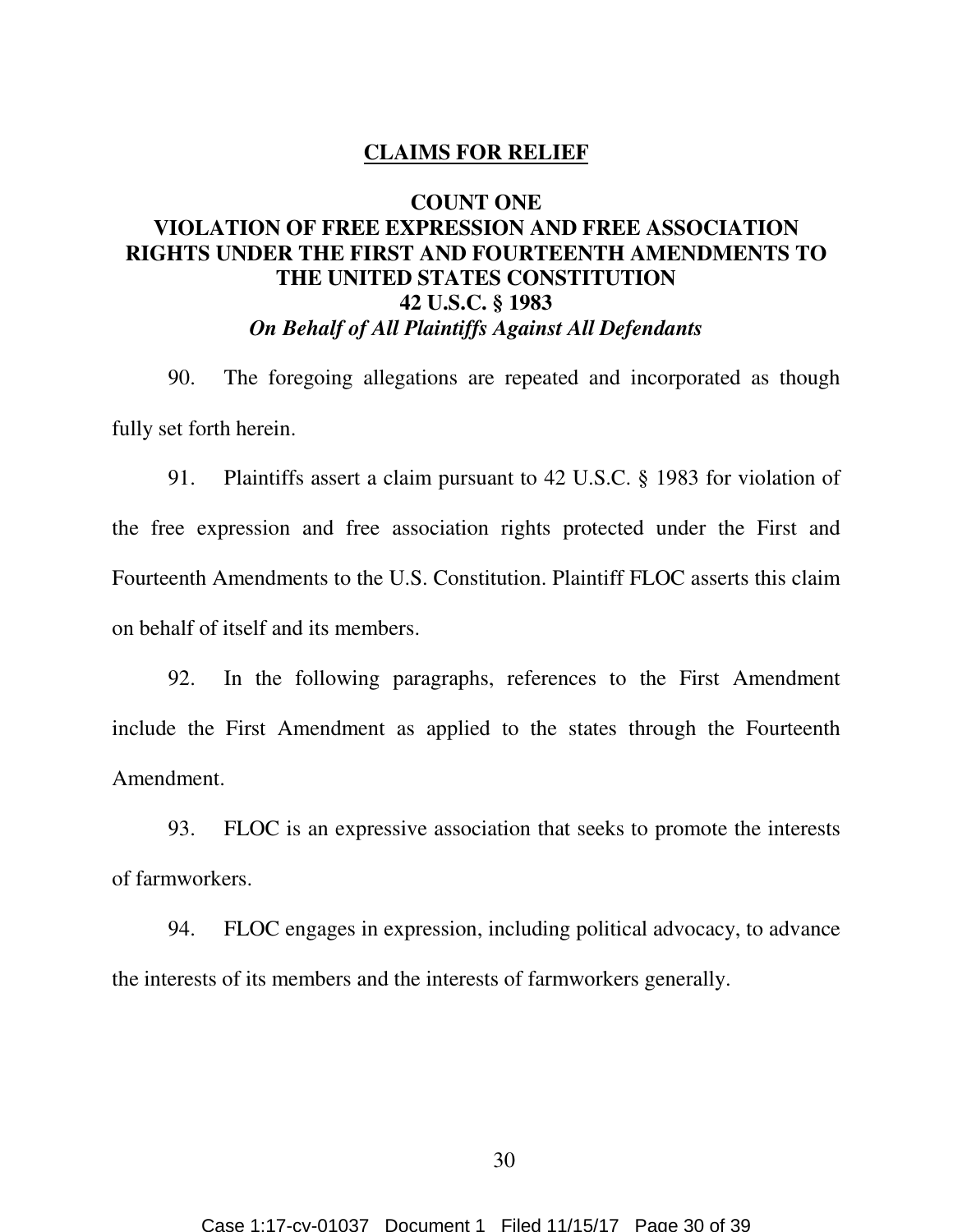95. FLOC participates in and assists its members in participating in litigation to express and advance the interests of its members, and the interests of farmworkers generally.

96. FLOC relies on its members' contributions, made through dues checkoffs, to maintain the association and to engage in protected expression.

97. FLOC members, including Plaintiffs Toledo Vences and Alvarado Hernandez, wish to associate with FLOC, and with other farmworkers who participate in FLOC, in order to express their views and interests.

98. FLOC members, including Plaintiffs Toledo Vences and Alvarado Hernandez, wish to contribute to FLOC as they previously have, by dues checkoffs. Other methods for arranging payments would be extremely burdensome for Plaintiffs, subjecting them to great expense and inconvenience, and risk to their property and personal safety.

99. The Farm Act imposes special burdens on protected expression and association by invalidating dues checkoff agreements that would ensure FLOC receives direct contributions authorized by individual members.

100. By preventing FLOC, and only FLOC, from entering into dues checkoff agreements, the Farm Act engages in speaker-based discrimination.

101. The Farm Act imposes special burdens on protected expression and union association by prohibiting settlement agreements and agreements not to sue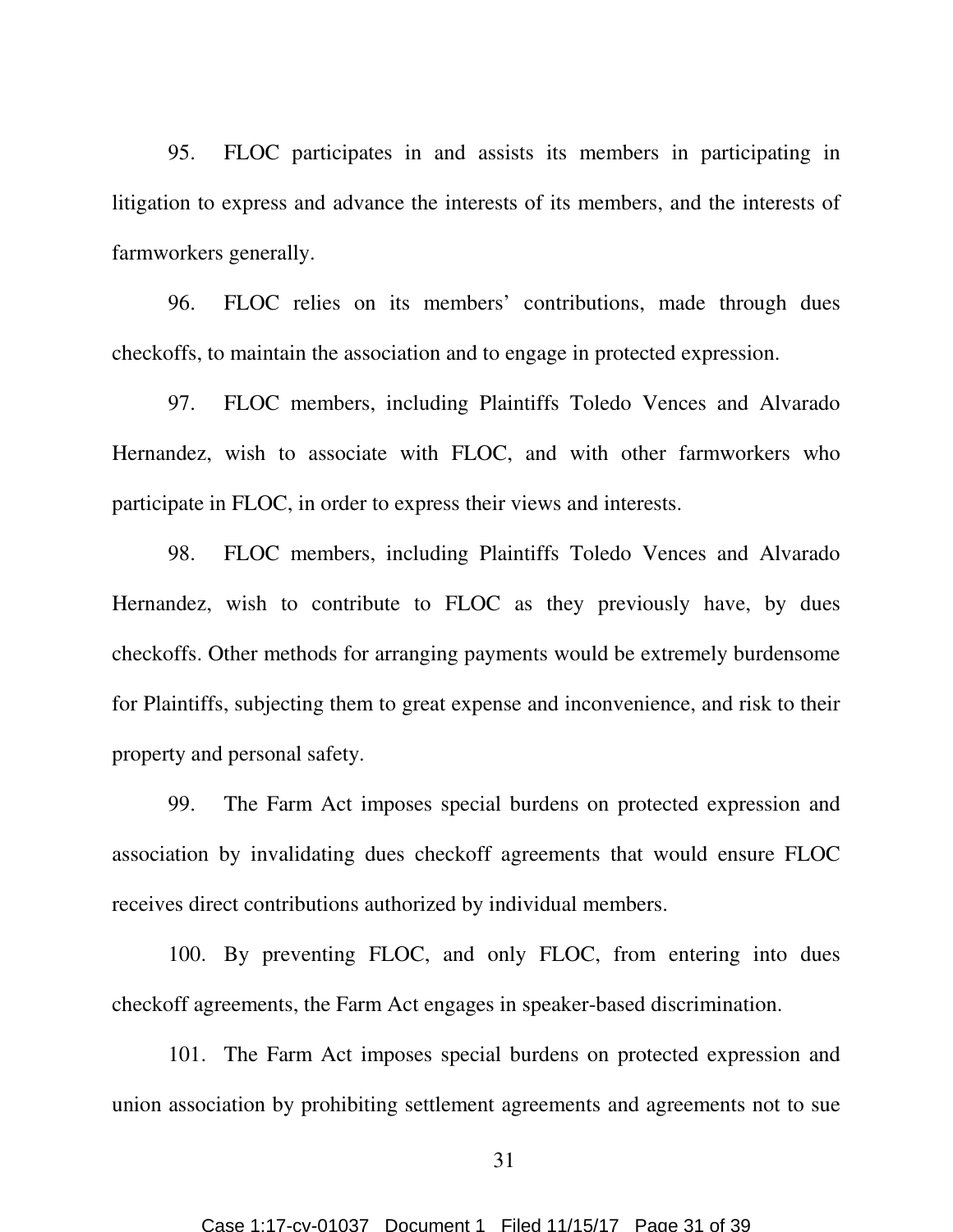that are conditioned "upon an agricultural producer's status as a union or nonunion employer," or "upon an agricultural producer's . . . entry into or refusal to enter into an agreement with a labor union or labor organization."

102. The Farm Act effectively prevents FLOC from expressing and advancing the interests of its members, and North Carolina farmworkers generally, by making it impossible for FLOC to enter into, or benefit from, settlement agreements or agreements not to sue. Because these restrictions on litigationrelated expression and association apply only to farmworkers' unions — i.e., FLOC — they amount to speaker-based discrimination.

103. By selectively burdening farmworkers' ability to associate and express their interests through a labor union, the Farm Act burdens speech based on its content and viewpoint.

# **COUNT TWO VIOLATION OF RIGHTS UNDER THE EQUAL PROTECTION CLAUSE OF THE FOURTEENTH AMENDMENT TO THE UNITED STATES CONSTITUTION 42 U.S.C. § 1983**  *On Behalf of All Plaintiffs Against All Defendants*

104. The foregoing allegations are repeated and incorporated as though fully set forth herein.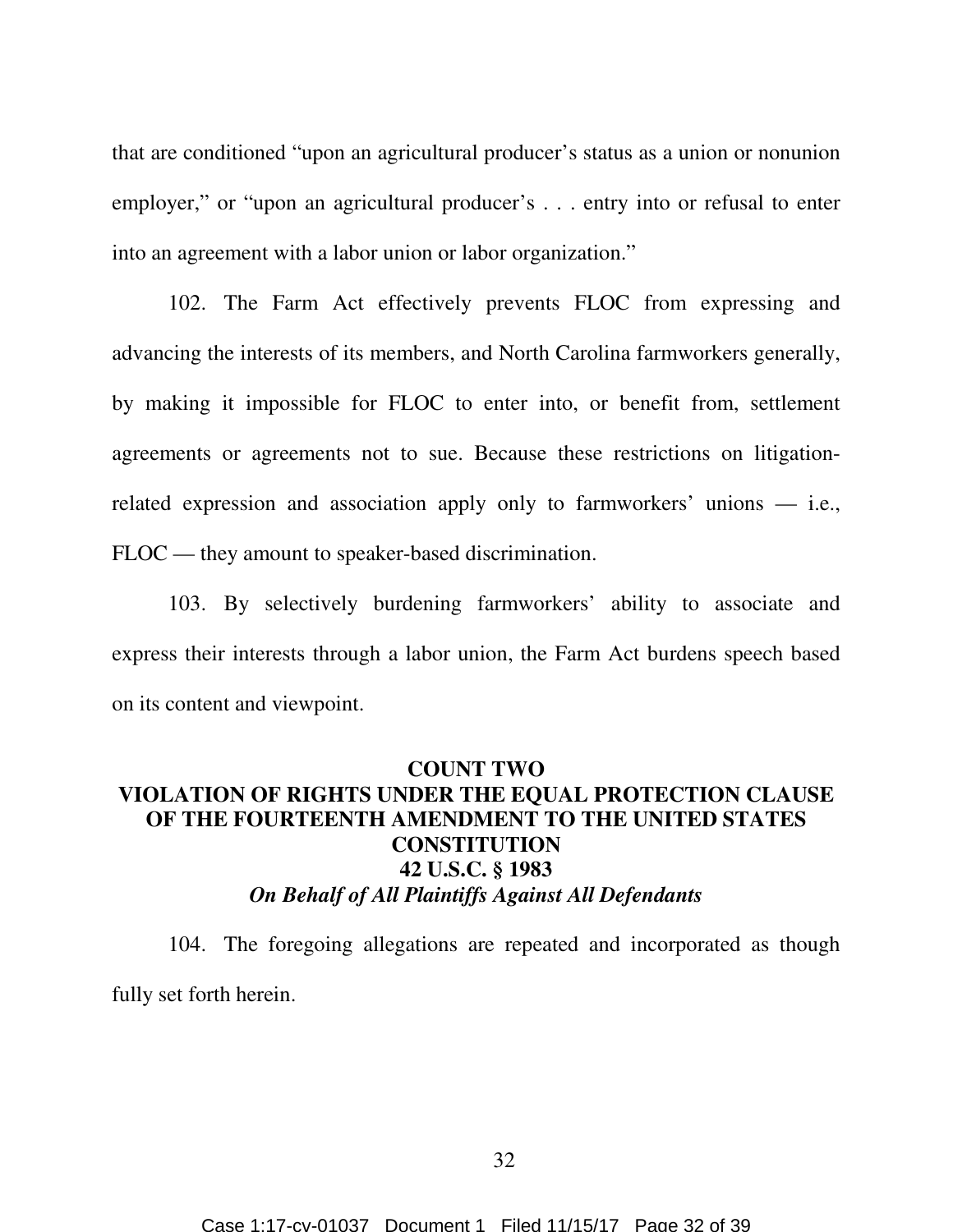105. Plaintiffs assert a claim pursuant to 42 U.S.C. § 1983 for violation of the Equal Protection Clause of the Fourteenth Amendment to the U.S. Constitution. Plaintiff FLOC asserts this claim on behalf of itself and its members.

106. The Farm Act strips rights and privileges from a workforce that is over 90% Latino, over 90% non-citizens, and largely of Mexican descent.

107. The Farm Act solely targets and impacts Plaintiff FLOC, a union whose membership is nearly 100% Latino and over 90% comprised of Mexican H-2A guestworkers.

108. As migrant farmworkers, Plaintiffs Toledo Vences and Alvarado Hernandez and the membership of FLOC are members of a discrete and insular group that lacks political power, in which disfavored racial and ethnic minorities have been and continue to be overrepresented, and which has been historically subject to and continues to be disproportionately subject to *de jure* and *de facto* discrimination, labor exploitation, poverty, human trafficking, debt peonage, and involuntary servitude.

109. The Farm Act deprives Plaintiff FLOC of the equal protection of the laws based on the race, national origin, alienage, and/or migrant farmworker status of its members and on the basis of the race, national origin, alienage, and/or migrant farmworker status of the workforce it is dedicated to organizing and assisting.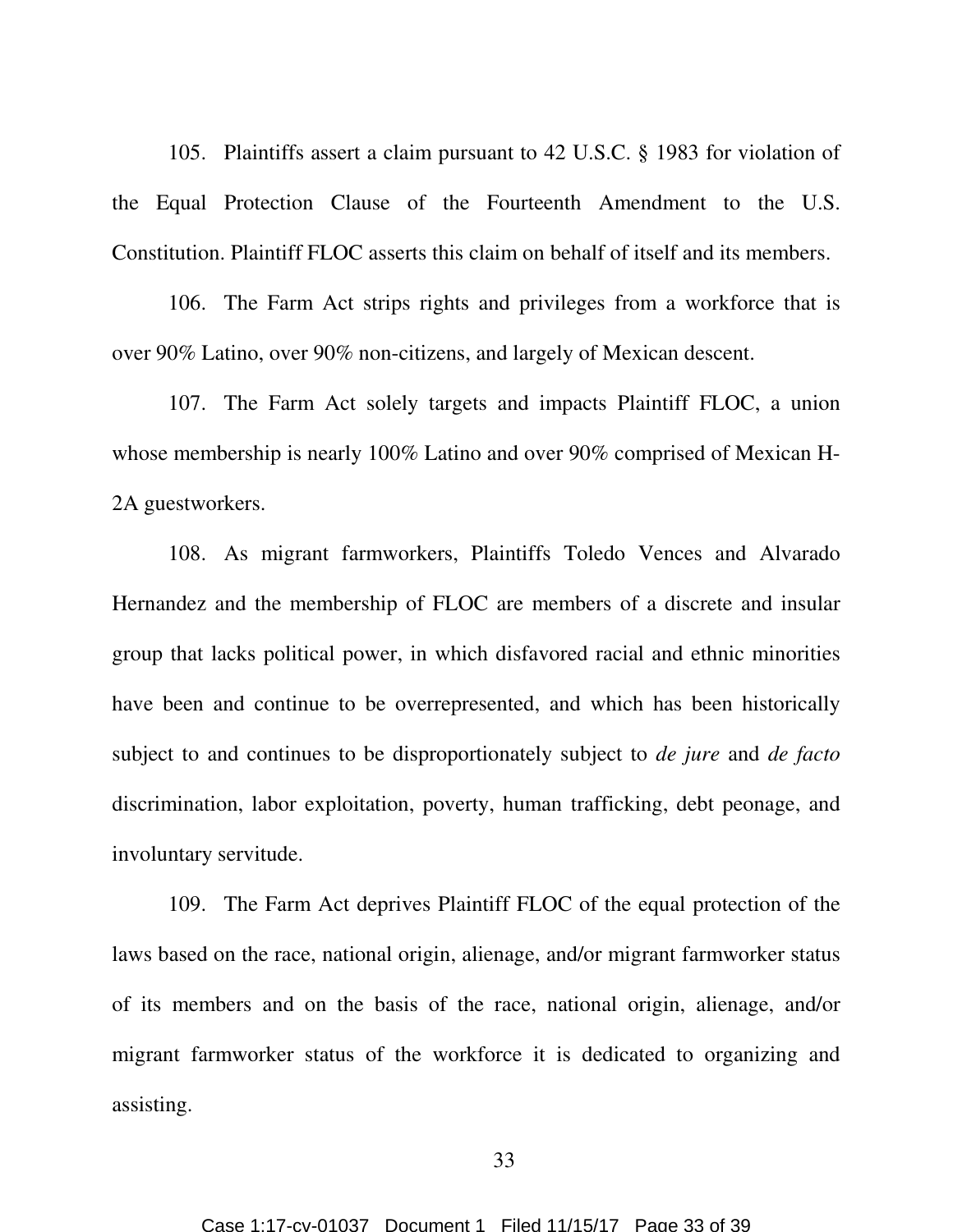110. The Farm Act deprives Plaintiffs Toledo Vences and Alvarado Hernandez of the equal protection of the laws based on their race, national origin, alienage, and/or migrant farmworker status.

111. The Farm Act hinders the exercise of Plaintiffs' fundamental First Amendment rights to speech and association based on the identity of the speakers and the content and viewpoint of their speech.

112. The Farm Act invidiously targets North Carolina farmworkers and their sole union and imposes legal disabilities and disadvantages not imposed on other workers or unions in the state.

113. Because the purposes of the Farm Act are to create obstacles to constitutionally-protected speech and association, to effectuate invidious discrimination based on race, national origin, alienage and/or migrant farmworker status of FLOC members, and to punish and silence FLOC, the conceivable state interests supporting the Farm Act are not compelling, important, or legitimate.

114. There is no rational, substantial, or narrowly tailored relationship between any conceivable state interest and the Farm Act's abolition of Plaintiffs' pre-existing legal rights to voluntary dues checkoffs and to negotiate settlement terms that stipulate an agreement with FLOC.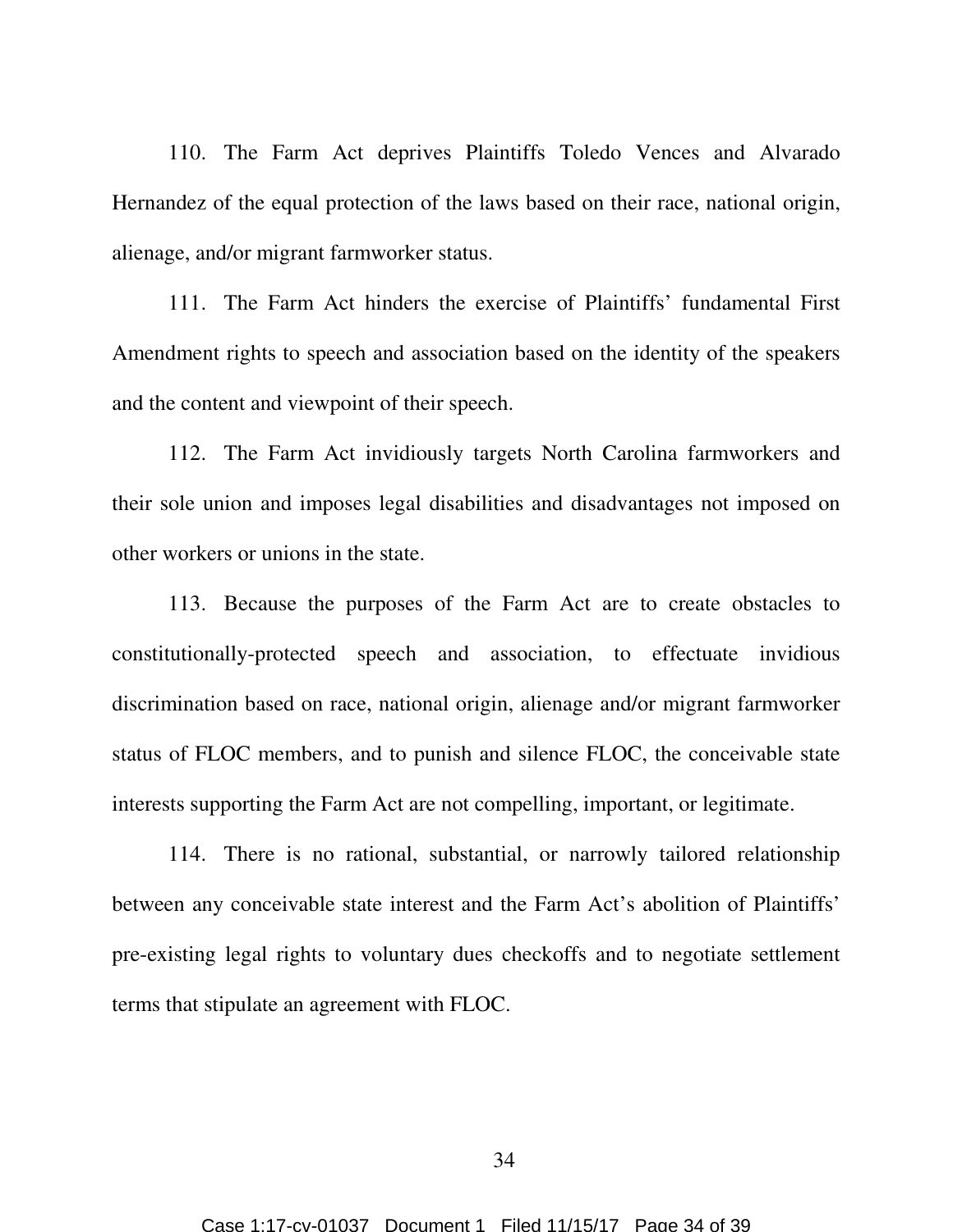## **COUNT THREE VIOLATION OF RIGHTS UNDER 42 U.S.C. § 1981 TO CONTRACT, TO BE PARTIES, AND TO LEGAL PROCEEDINGS 42 U.S.C. § 1983**  *On Behalf of All Plaintiffs Against All Defendants*

115. The foregoing allegations are repeated and incorporated as though fully set forth herein.

116. Plaintiffs assert a claim pursuant to 42 U.S.C. § 1983 for violations of 42 U.S.C. § 1981. Plaintiff FLOC asserts this claim on behalf of itself and its members.

117. The Farm Act strips the rights to make and enforce contracts, to sue, be parties, and to the full and equal benefit of all laws and proceedings for the security of persons and property as is enjoyed by white citizens from a workforce and a union that are both over 90% Latino, over 90% non-citizens, and largely of Mexican ancestry.

118. The Farm Act unlawfully deprives Plaintiff FLOC of the rights to make and enforce contracts, to sue, to be parties, and to the full and equal benefit of all laws and proceedings for the security of persons and property as is enjoyed by white citizens based on the race, ethnicity, and/or alienage of its members and on the basis of the race, ethnicity and/or alienage of the workforce it is dedicated to organizing and assisting.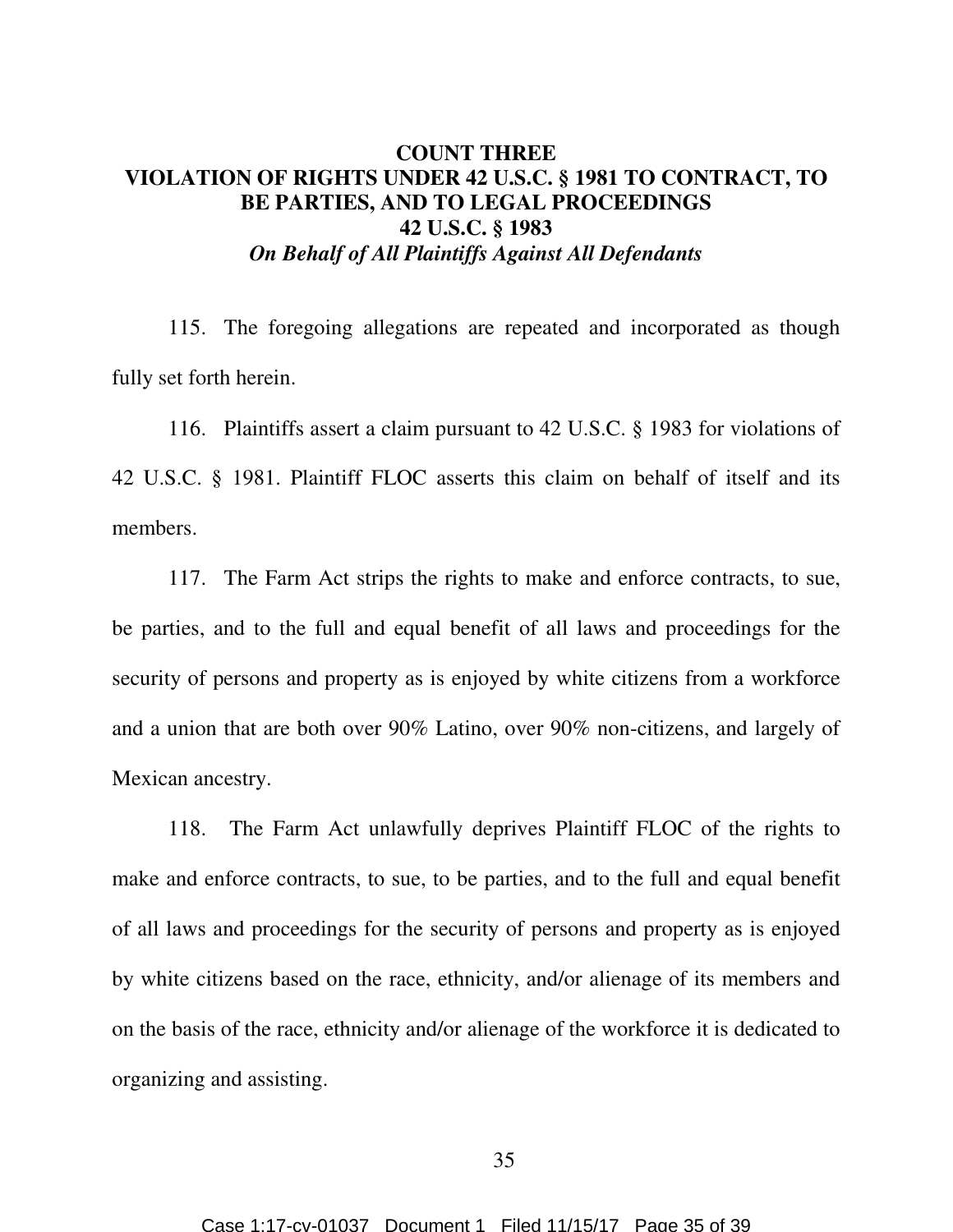119. The Farm Act unlawfully deprives Plaintiffs Toledo Vences and Alvarado Hernandez of the rights to make and enforce contracts, to sue, to be parties, and to the full and equal benefit of all laws and proceedings for the security of persons and property as is enjoyed by white citizens based on their race, ethnicity, and/or alienage.

# **COUNT FOUR VIOLATION OF PROHIBITION ON BILLS OF ATTAINDER, ART. 1, § 10 OF THE UNITED STATES CONSTITUTION 42 U.S.C. § 1983**  *On Behalf of Plaintiff FLOC Against All Defendants*

120. The foregoing allegations are repeated and incorporated as though fully set forth herein.

121. Plaintiff FLOC asserts a claim pursuant to 42 U.S.C. § 1983 for violation of the Bill of Attainder Clause of Article 1, Section 10 of the United States Constitution. Plaintiff FLOC asserts this claim on behalf of itself and its members.

122. The Farm Act violates the Bill of Attainder Clause because it impermissibly targets and punishes Plaintiff FLOC, the only farmworker union in North Carolina, by depriving it of the ability to enter into dues checkoff agreements.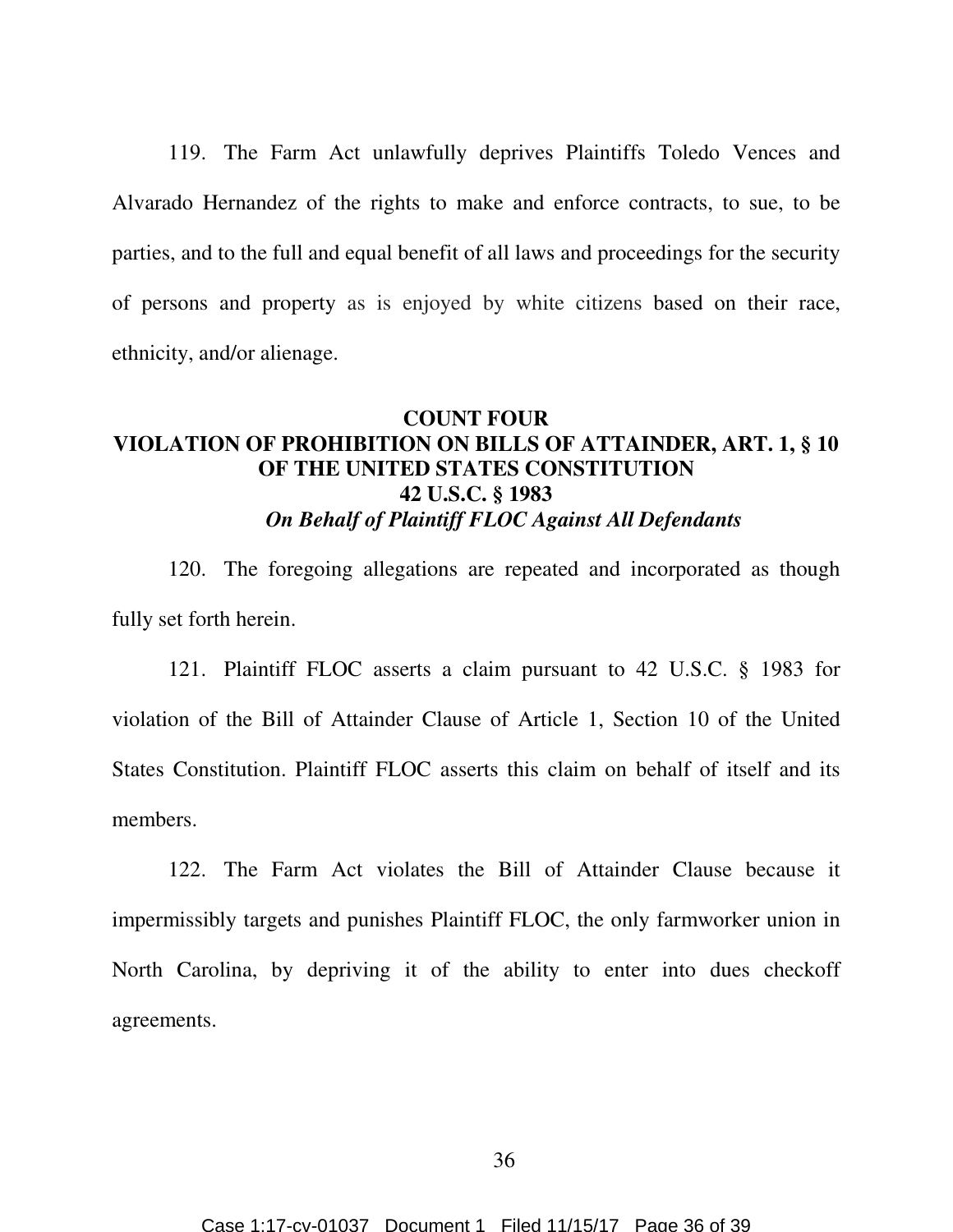123. The Farm Act additionally violates the Bill of Attainder Clause of Article 1, Section 10 of the United States Constitution because it impermissibly singles out and punishes Plaintiff FLOC and its members by depriving FLOC of the ability to enter into any settlement agreements with agricultural producers as a party to litigation, as well as the ability to enter into agreements with agricultural producers pursuant to stipulations in another party's settlement agreement.

124. The Farm Act constitutes an unconstitutional Bill of Attainder by punishing Plaintiff FLOC and its members for its organizing activity, advocacy for the rights of farmworkers, and purported acts of "harassment" without a judicial trial.

#### **PRAYER FOR RELIEF**

 WHEREFORE, Plaintiffs respectfully pray that the Court grant the following relief:

- (a) Preliminarily enjoin enforcement of Section 20.5 of the Farm Act;
- (b) Order Defendants to immediately notify their officers, agents, employees, and other persons in active concert or participation with them, including the administrative and judicial officials of all state courts, if a preliminary injunction is entered;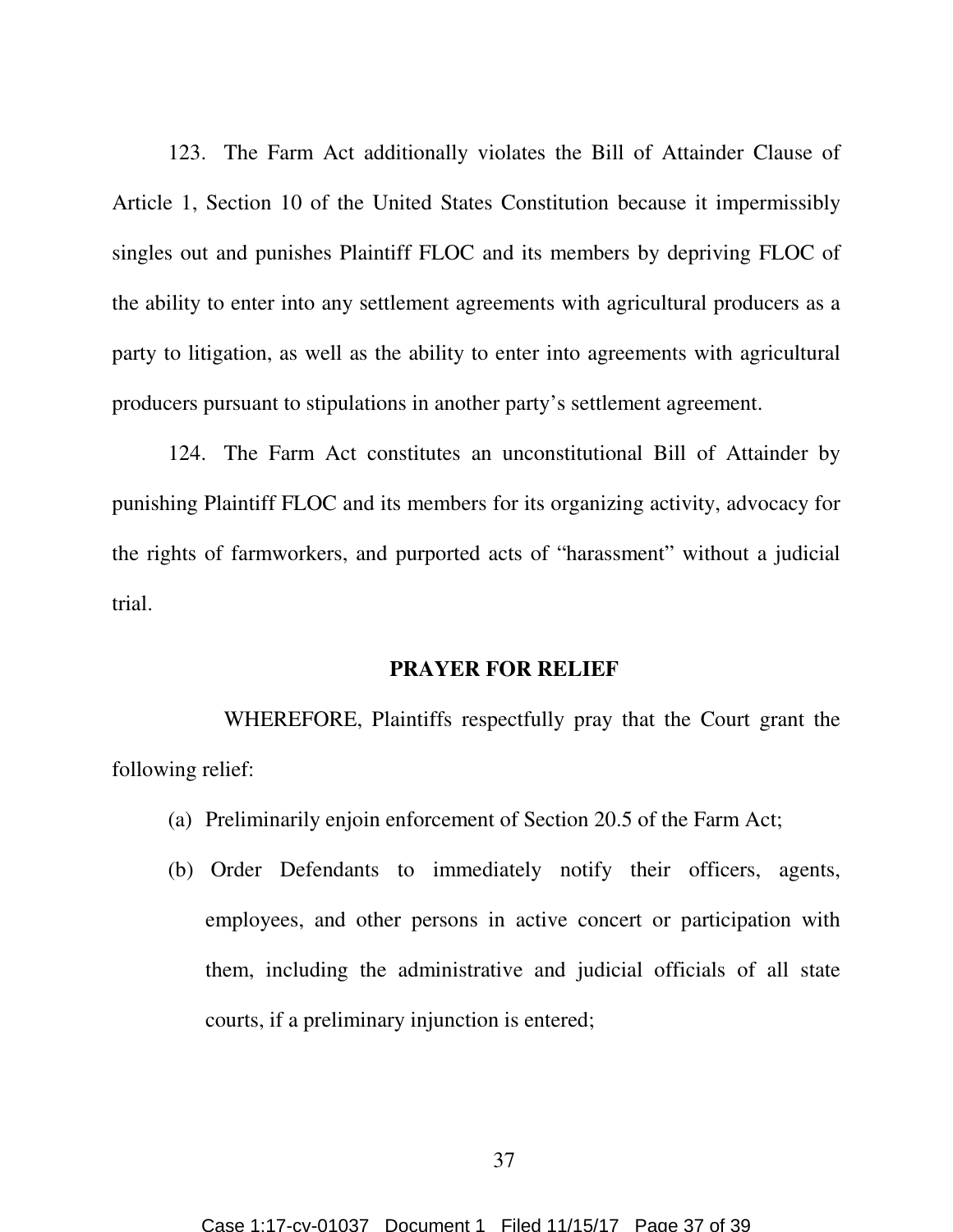- (c) Enter a declaratory judgment stating that Section 20.5 violates Plaintiffs' free speech and free association rights under: the First and Fourteenth Amendments of the U.S. Constitution; the Equal Protection Clause of the Fourteenth Amendment of the U.S. Constitution; 42 U.S.C. § 1981; and the Bill of Attainder Clause (Article I, Section 10) of the U.S. Constitution.
- (d) Enter a permanent injunction enjoining the enforcement of Section 20.5 of the Farm Act;
- (e) Order Defendants to immediately notify their officers, agents, employees, and other persons in active concert or participation with them, including the administrative and judicial officials of all state courts, if a permanent injunction is entered;
- (f) Award Plaintiffs their reasonable attorneys' fees and costs pursuant to 42 U.S.C. § 1988 and 28 U.S.C. § 1920 and as otherwise permitted by law; and
- (g) Order such other relief as this Court deems just and equitable.